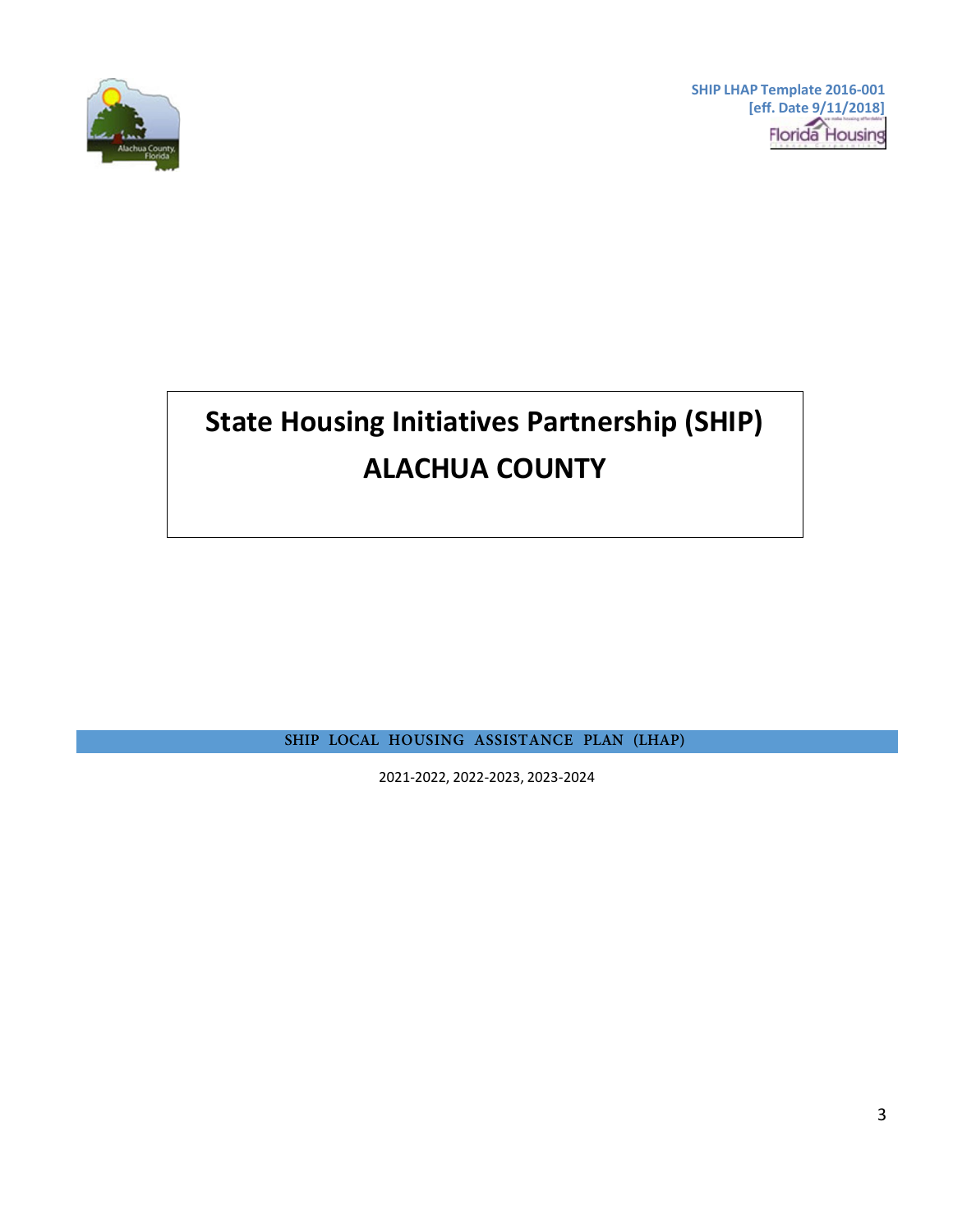

| I. |  |  |  |
|----|--|--|--|
|    |  |  |  |
|    |  |  |  |
|    |  |  |  |
|    |  |  |  |
|    |  |  |  |
|    |  |  |  |
|    |  |  |  |
|    |  |  |  |
|    |  |  |  |
|    |  |  |  |
|    |  |  |  |
|    |  |  |  |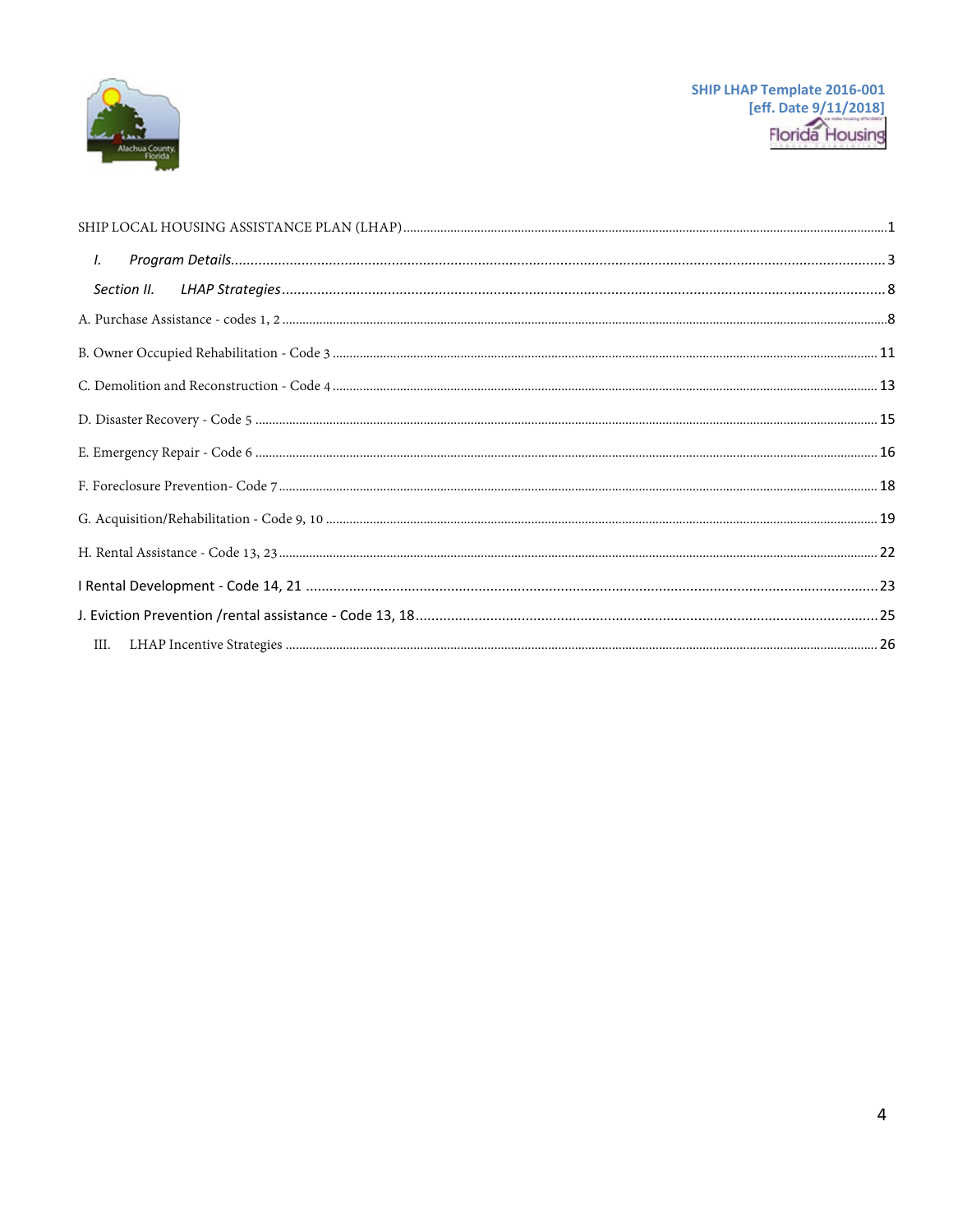

#### <span id="page-2-0"></span>*I. PROGRAM DETAILS:*

## **A. LG(s)**

| Name of Local Government                        | Alachua County             |
|-------------------------------------------------|----------------------------|
| Does this LHAP contain an interlocal agreement? | Yes                        |
| If yes, name of other local government(s)       | <b>City of Gainesville</b> |

### **B. Purpose of the program:**

- To meet the housing needs of the very low, low and moderate-income households;
- To expand production of and preserve affordable housing; and
- To further the housing element of the local government comprehensive plan specific to affordable housing.

### C. **Fiscal years covered by the Plan:** 2021-2022, 2022-2023, 2023-2024

- D. **Governance:** The State Housing Initiatives Partnership (SHIP) Program is established in accordance with Section 420.907-9079, Florida Statutes and Chapter 67-37, Florida Administrative Code. Cities and Counties must be in compliance with these applicable statutes, rules and any additional requirements as established through the Legislative process.
- E. **Local Housing Partnership:** The SHIP Program encourages building active partnerships between government, lending institutions, builders and developers, not-for-profit and community-based housing providers and service organizations, providers of professional services related to affordable housing, advocates for lowincome persons, real estate professionals, persons or entities that can provide housing or support services and lead agencies of the local continuums of care.
- F. **Leveraging:** The Plan is intended to increase the availability of affordable residential units by combining local resources and cost saving measures into a local housing partnership and using public and private funds to reduce the cost of housing. SHIP funds may be leveraged with or used to supplement other Florida Housing Finance Corporation programs and to provide local match to obtain federal housing grants or programs.
- **G. Public Input**: Public input was solicited through the Affordable Housing Advisory Committee's (AHAC) public meetings with housing providers, social service providers and local lenders and neighborhood associations.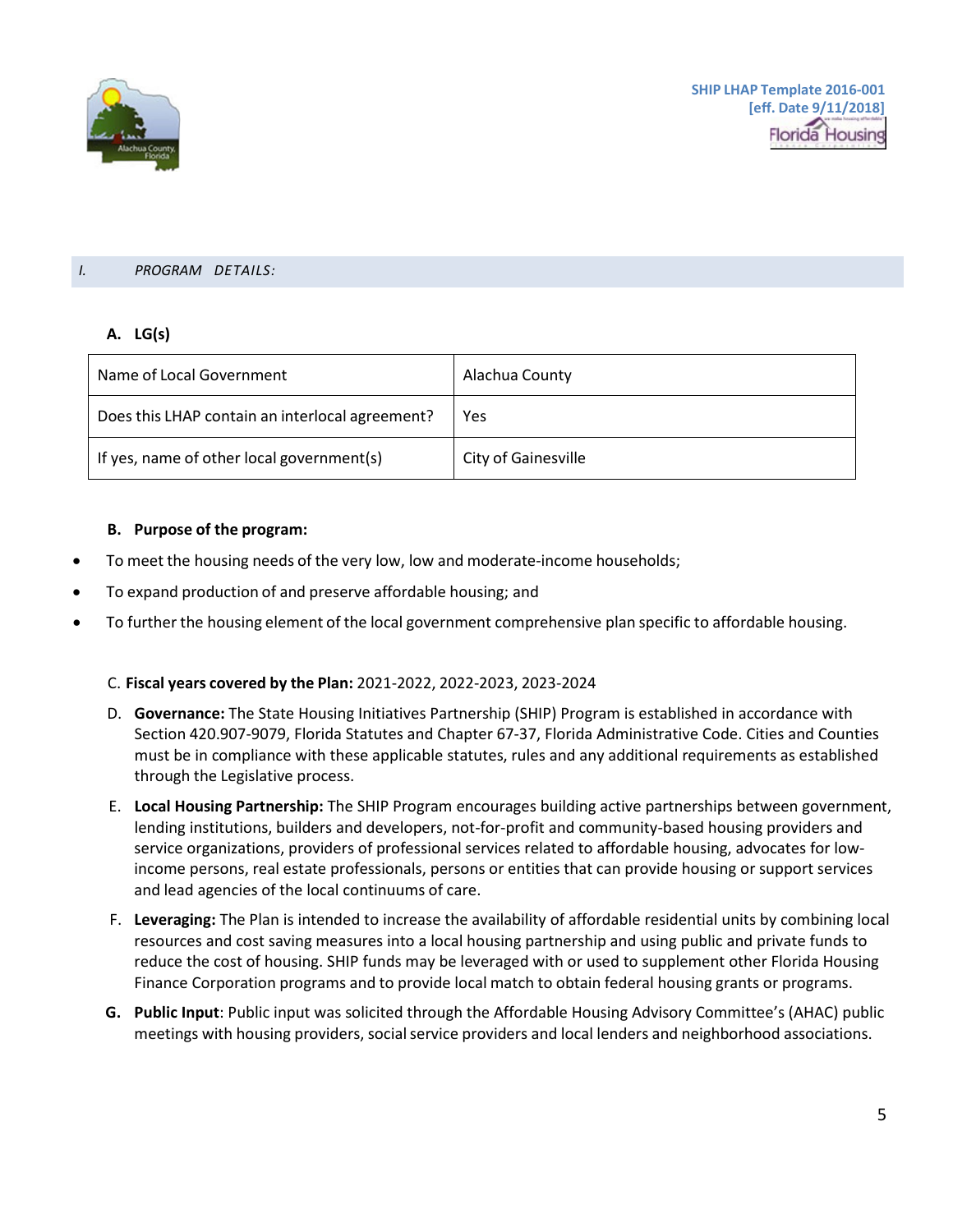

Public input was solicited through the local newspaper in the advertising of the Local Housing Assistance Plan and the Notice of Funding Availability.

- **H. Advertising and Outreach:** SHIP funding availability shall be advertised in a newspaper of general circulation and periodicals serving ethnic and diverse neighborhoods, at least 30 days before the beginning of the application period. If no funding is available due to a waiting list, no notice of funding availability is required.
- **I. Waiting List/Priorities:** A waiting list will be established when there are eligible applicants for strategies that no longer have funding available. Those households on the waiting list will be notified of their status. Applicants will be maintained in an order that is consistent with the time completed applications were submitted as well as any established funding priorities as described in this plan.

*The following priorities for funding described/listed here apply to all strategies unless otherwise stated:*

*a. All strategies will serve households meeting the definition of Special Needs first.*

*b. After Special Needs as defined in 420.0004 (13), allstrategies willserve households meeting for the definition of Essential Services Personnel.t the very low and low set-asides.*

*c. After Essential Services Personnel as defined in Section I, all strategies will serve households in order to meet the very low and low set-asides.*

- **J. Discrimination:** In accordance with the provisions of ss.760.20-760.37, it is unlawful to discriminate on the basis of race, color, religion, sex, national origin, age, handicap, or marital status in the award application process for eligible housing. Alachua County Fair Housing Ordinance has added additional categories, Chapter 111 of the Alachua County Code, prohibits discrimination in housing based on: race, color, national origin, religion, sex, marital status, age, disability, sexual orientation, gender identity or expression, familial status, veteran or service member status, lawful source of income, citizenship status, being the victim of dating violence, domestic violence, or stalking.
- **K. Support Services and Counseling:** Support services are available from various sources. Available support services may include, but are not limited to: Homeownership Counseling (Pre and Post), Credit Counseling, Tenant Counseling, Foreclosure Counseling and Transportation.
- L. **Purchase Price Limits:** The sales price or value of new or existing eligible housing may not exceed 90% of the average area purchase price in the statistical area in which the eligible housing is located. Such average area purchase price may be that calculated for any 12-month period beginning not earlier than the fourth calendar year prior to the year in which the award occurs. The sales price of new and existing units, which can be lower but may not exceed 90% of the median area purchase price established by the U.S. Treasury Department or as described above.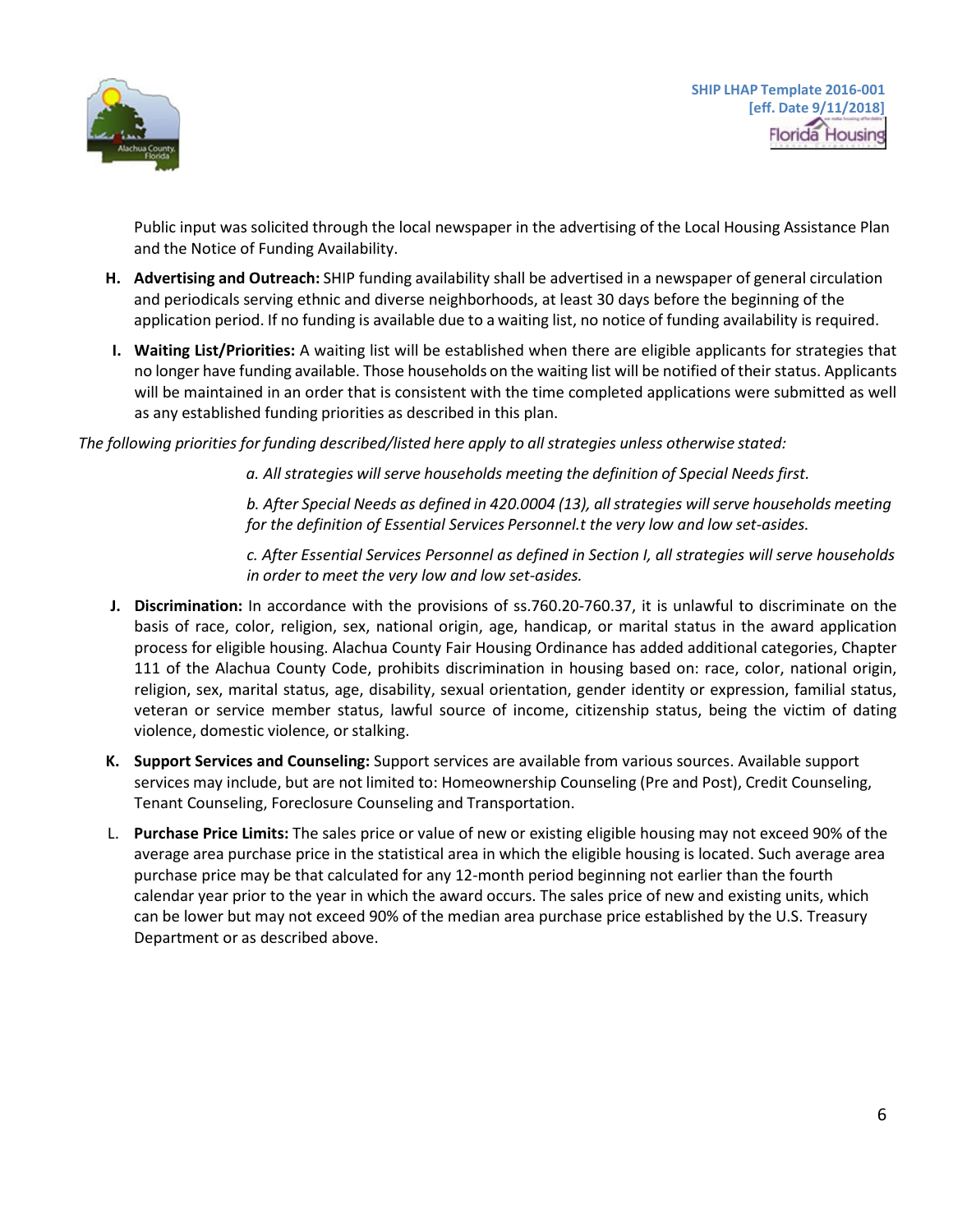

The methodology used is:

| U.S. Treasury Department |  |
|--------------------------|--|
| Local HFA Numbers        |  |

**M. Income Limits, Rent Limits and Affordability:** The Income and Rent Limits used in the SHIP Program are updated annually by the Department of Housing and Urban Development and posted at [www.floridahousing.org.](http://www.floridahousing.org/)

*"Affordable" means that monthly rents or mortgage payments including taxes and insurance do not exceed 30 percent of that amount which represents the percentage of the median annual gross income for the households as indicated in Sections 420.9071, F.S. However, it is not the intent to limit an individual household's ability to devote more than 30% of its income for housing, and housing for which a household devotes more than 30% of its income shall be deemed Affordable if the first institutional mortgage lender is satisfied that the household can afford mortgage payments in excess of the 30% benchmark and in the case of rental housing does not exceed those rental limits adjusted for bedroom size.*

- **N. Welfare Transition Program:** Should an eligible sponsor be used, a qualification system and selection criteria for applications for Awards to eligible sponsors shall be developed, which includes a description that demonstrates how eligible sponsors that employ personnel from the Welfare Transition Program will be given preference in the selection process.
- **O. Monitoring and First Right of Refusal:** In the case of rental housing, the staff and any entity that has administrative authority for implementing the local housing assistance plan assisting rental developments shall annually monitor and determine tenant eligibility or, to the extent another governmental entity provides periodic monitoring and determination, a municipality, county or local housing financing authority may rely on such monitoring and determination of tenant eligibility. However, any loan or grant in the original amount of \$10,000 or less shall not be subject to these annual monitoring and determination of tenant eligibility requirements. Tenant eligibility will be monitored annually for no less than 15 years or the term of assistance whichever is longer unless as specified above. Eligible sponsors that offer rental housing for sale before 15 years or that have remaining mortgages funded under this program must give a first right of refusal to eligible nonprofit organizations for purchase at the current market value for continued occupancy by eligible persons.
- **P. Administrative Budget:** A line-item budget is attached as Exhibit A. The city/county finds that the moneys deposited in the local housing assistance trust fund are necessary to administer and implement the local housing assistance plan.

*Section 420.9075 Florida Statute and Chapter 67-37, Florida Administrative Code, states: "A county or an eligible municipality may not exceed the 5 percent limitation on administrative costs, unless its governing body finds, by resolution, that 5 percent of the local housing distribution plus 5 percent of program income is insufficient to adequately pay the necessary costs of administering the local housing assistance plan."*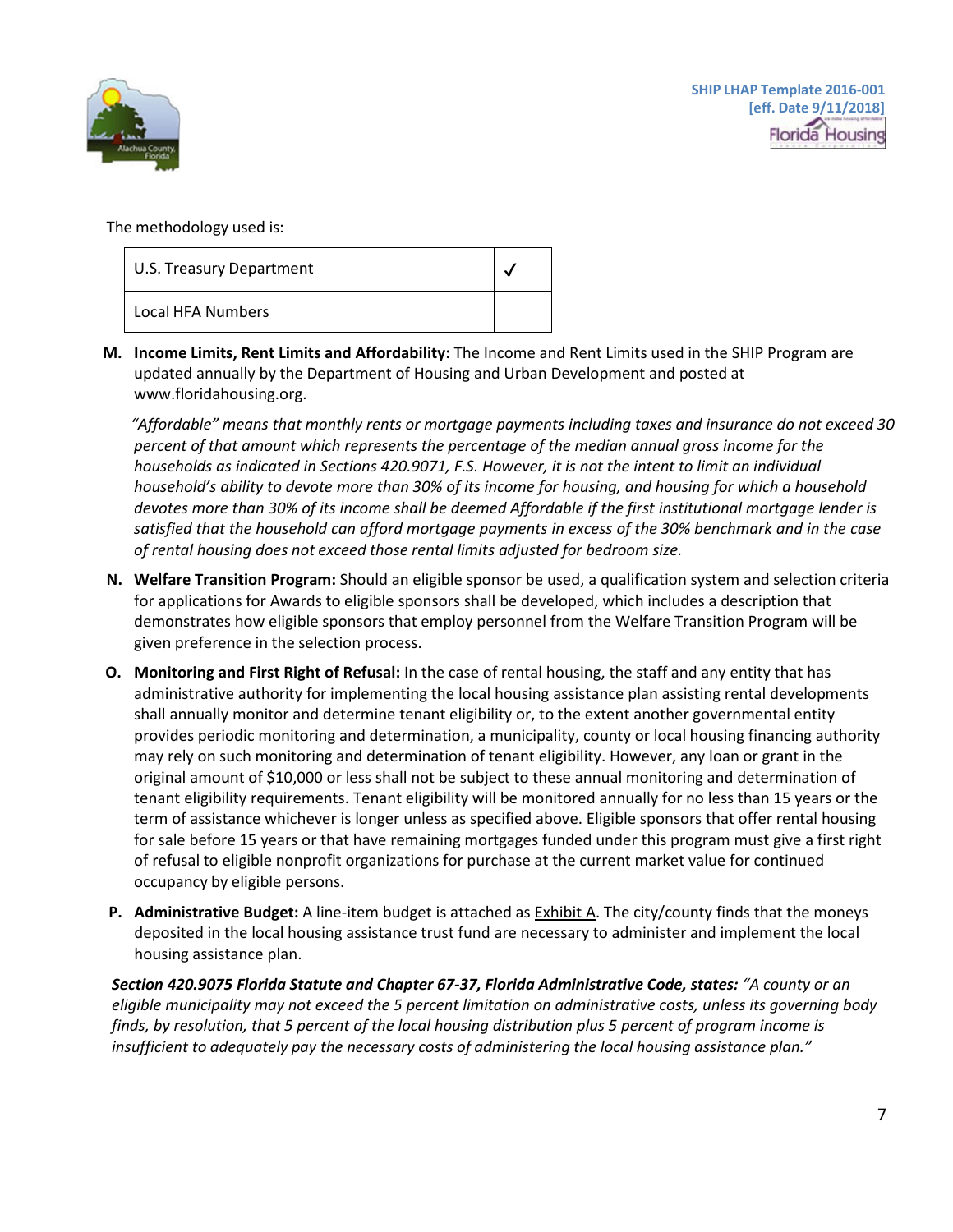

*Section 420.9075 Florida Statute and Chapter 67-37, Florida Administrative Code, further states: "The cost of* administering the program may not exceed 10 percent of the local housing distribution plus 5 percent of program *income deposited into the trust fund, except that small counties, as defined in s. 120.52(19), and eligible municipalities receiving a local housing distribution of up to \$350,000 may use up to 10 percent of program income for administrative costs." The applicable local jurisdiction has adopted the above findings in the resolution attached as Exhibit E.*

**Q. Program Administration:** Administration of the local housing assistance plan will be performed by:

| <b>Entity</b>                        | <b>Duties</b>  | <b>Admin. Fee</b><br>Percentage |
|--------------------------------------|----------------|---------------------------------|
| Local Government                     | Alachua County | 10%                             |
| Third Party Entity/Sub-<br>recipient |                |                                 |

- **R. First-time Homebuyer Definition:** For any strategies designed for first-time homebuyers, the following definition will apply: *An individual who has had no ownership in a principal residence during the 3-year period ending on the date of purchase of the property. This includes a spouse (if either meets the above test, they are considered first-time homebuyers). A single parent who has only owned a home with a former spouse while married. An individual who is a displaced homemaker and has only owned with a spouse. An individual who has only owned a principal residence not permanently affixed to a permanent foundation in accordance with applicable regulations. An individual who has only owned a property that was not in compliance with state, local or model building codes and which cannot be brought into compliance for less than the cost of constructing a permanent structure.*
- **S. Project Delivery Costs:** Alachua County will assess no more than a 2% project delivery fee for owner occupied rehabilitation applicants only
- **T. Essential Services Personnel (ESP) Definition: The Alachua County Housing Program's Definition is as follows:** educators, teachers, police and fire personnel, armed forces (current and veterans), healthcare personnel, skilled building trades (i.e. electricians, plumbers, contractors, construction workers, and more), other government personnel, and lastly public or private prison service workers.
- **U. Describe efforts to incorporate Green Building and Energy Saving products and processes:**
	- a. The county will, when economically feasible, employ the following Green Building requirements on rehabilitation and emergency repairs.
	- b. Low or No-VOC paint for all interior walls (Low-VOC means 50 grams per liter or less for flat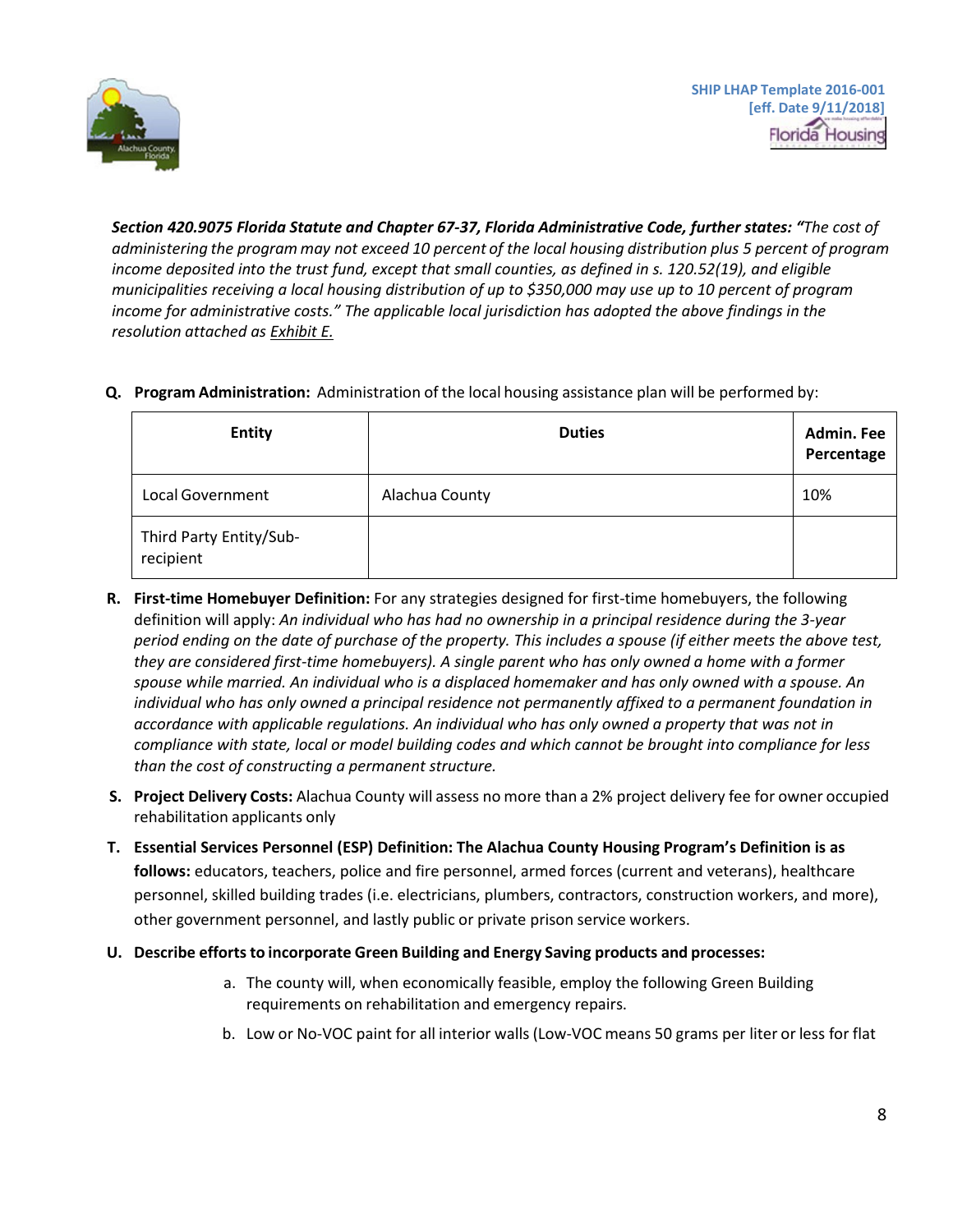

paint; 150 grams per liter or less for non-flat paint).

- c. Low-flow water fixtures in bathrooms/Water Sense labeled products or the following specifications:
- d. Toilets: 1.6 gallons/flush or less.
- e. Faucets: 1.5 gallons/minute or less.
- f. Showerheads: 2.2 gallons/minute or less.
- g. Energy Star qualified refrigerator.
- h. Energy Star qualified dishwasher, if provided.
- i. Energy Star qualified washing machine, if provided in units.
- j. Energy Star qualified exhaust fans in all bathrooms.
- k. Air conditioning: Minimum SEER of 14. Packaged units are allowed in studios and onebedroom units with a minimum of 11.7 EER.
- **V. Describe efforts to meet the 20% Special Needs set-aside:** The County shall denote in all contracts the requirement of a 20% Special Needs set-aside. The goals will be met through ranking Special Needs households first for owner-occupied rehabilitation, emergency repair and rental assistance strategies. All application are reviewed and approved by SHIP county staff. Standard procedures are first come first served, however where we have a waiting list, those persons with special need are ranked higher. We are defining Persons with special as in section 420.0004(13), Florida Statutes, "as an adult person requiring independent living services in order to maintain housing or develop independent living skills and who has a disabling condition; a young adult formerly in foster care who is eligible for services under s. 409.1451(5); a survivor of domestic violence as defined in s. 741.28; or a person receiving benefits under the Social Security Disability Insurance (SSDI) program or the Supplemental Security Income (SSI) program or from veterans' disability benefits." Persons with special needs as defined above and including frail elders, individuals experiencing homelessness, and people with disabilities may have difficulties finding housing that is safe, affordable, and permanent. They may also require housing that is matched with accessible supportive services. Many, if not most, of these people with special needs are low or extremely low income (ELI)
- W. **Describe efforts to reduce homelessness:** The County through its rental assistance program will work to place these individuals or families in rental for the purpose of providing a stable housing situation for twelve months to twenty four months**.** The Housing Division will continue partnering with the Alachua County Division of Social Services to identity individuals who may meet SHIP rental assistance criteria. When Rapid Rehousing Case management slots become available, they will work with the local Continuum of Care to obtain the next prioritized referral for this housing intervention strategy. The local CoC is currently prioritizing individuals using the VI-SPDAT scores and dynamic prioritization specific to the community.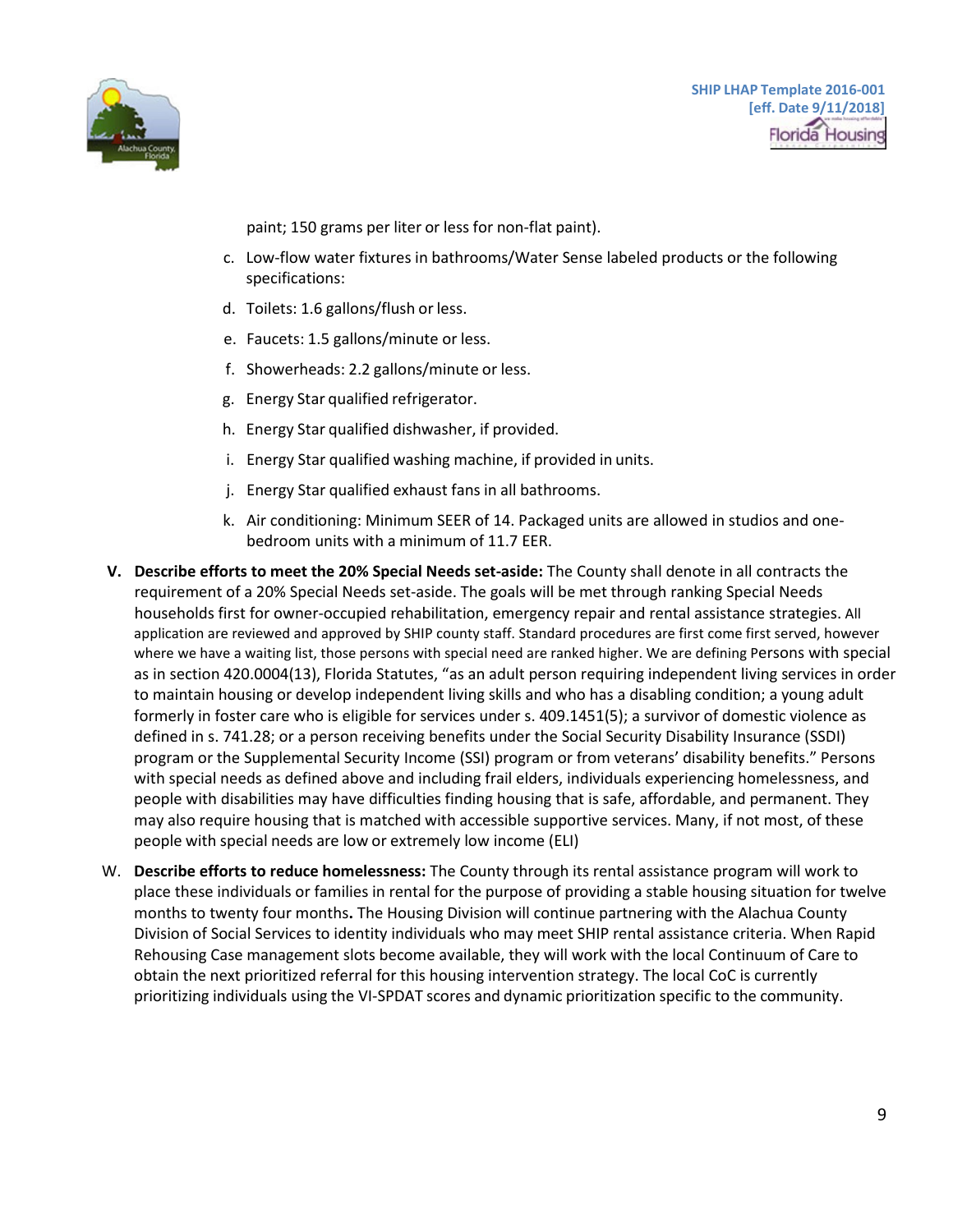

#### <span id="page-7-0"></span>*SECTION II. LHAP STRATEGIES:*

## <span id="page-7-1"></span>**A. PURCHASE ASSISTANCE - CODES 1, 2**

*a.* Summary: SHIP funds will be awarded to First-time Homebuyers for down payment, closing costs, and eligible repairs to households to purchase an existing or newly constructed home including homes purchased from a community land trust (CLT). A newly constructed home must have received a certificate of occupancy within the last twelve months. SHIP Funds assist only housing meeting the standards of Chapter 553, Florida Statutes. SHIP funds may also be used to assist mobile homes or manufactured housing constructed in, or after, 2010 and are limited to expending 20% of the overall allocation on this activity.

*b.* Fiscal Years Covered: 2021-2022, 2022-2023, 2023-2024

*c.* Income Categories to be served: Very low, low and moderate

*d.* Maximum award: \$15,000.00

Very Low: \$15,000 Plus up to an additional \$1,000.00 for

Low: \$10,000

Moderate: \$5,000

Above the award in each category, up to an additional \$1,000.00 will be made available to cover title searches, recording fees etc.

Additionally, up to \$10,000.00 will be made available to affect repairs.

e. Terms:

- 1. Repayment loan/deferred loan/grant: Deferred payment loan secured by a note and mortgage.
- 2. Interest Rate: 0%
- 3. Years in loan term: 15
- 4. Forgiveness: AMI of 30% or below: the loan will be forgiven at the end of the loan term
- 5. Repayment: AMI of 31-50%: thirty percent (30%) of the loan shall be repaid in monthly installments over the term of the loan. The remainder is forgiven at the end of the term.
- 6. AMI of 51-120%: fifty percent (50%) of the loan shall be repaid in monthly installments over the term of the loan. The remainder is forgiven at the end of the term.
- 7. Default: The loan will be determined to be in default if any of the following occurs during the Loan term: sale, transfer, or conveyance of property; conversion to a rental property; loss of homestead exemption status; failure to pay your monthly installments of the SHIP loan, or failure to occupy the home as primary residence.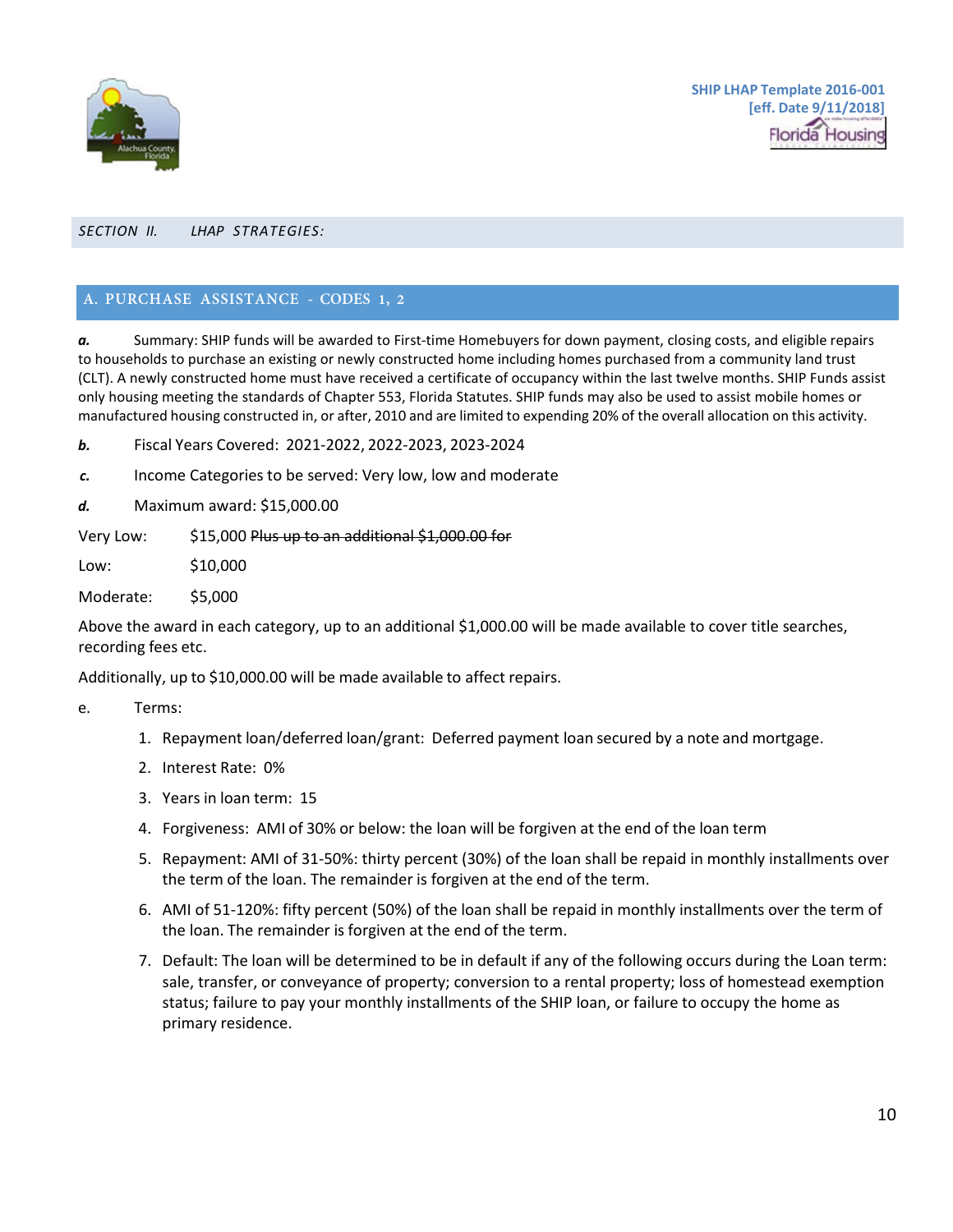

If any of these occur, the outstanding balance will be due and payable to Alachua County.

A CLT home that is in default: The first right of refusal to acquire the property is offered to the CLT organization. In the event the CLT is not willing or able to exercise its right of repurchase, it shall transfer its right of repurchase to the Alachua County, giving the County the right, but not the obligation to foreclose. In cases where the qualifying homeowner(s) die(s) during the loan term, the loan may be assumed by a SHIP eligible heir who will occupy the home as a primary residence. If the legal heir is not SHIP eligible or chooses not to occupy the home, the outstanding balance of the loan will be due and payable.

If the home is foreclosed on by a superior mortgage holder, the county will make an effort to recapture funds through the legal process if it is determined that adequate funds may be available to justify pursuing a repayment.

All repayments from this program will be considered program income.

- f. Recipient/Tenant Selection Criteria: Applicants will be ranked for assistance based on a first-qualified, firstserved basis with the priorities for Special Needs, Essential Services Personnel and income groups as described in section I of this plan. If an applicant has received SHIP assistance in the past 15 years, then the applicant is not eligible for additional assistance (Exception: Disaster Recovery)
- g. Sponsor Selection Criteria: N/A
- h. Additional Information: Loan will be awarded in the amount of money required in order to allow the homebuyer to qualify. The maximum (\$16,000) will not be awarded in all cases.

### **SHIP Assistance for the purchase of homes requiring repairs.**

### **Eligible home repairs include:**

1. Repairs needed to meet or exceed the requirements of the Florida Building Code, ss. 553.70-553.898 F.S., as amended and adopted by Alachua County Ordinance 02-01.

- 2. Roof repair or replacement.
- 3. Repair, replacement, or provision of heating and/or cooling system.
- 4. Energy conservation measures such as insulation, weather-stripping, etc.

5. Alterations to the unit's exterior or interior to provide greater accessibility for persons with disabilities or for family members over the age of 62.

- 6. Other repairs as recommended by a certified SHIP inspector and approved by the Alachua County SHIP program.
- 7. Repairs will be completed within 90 days of closing.

# **Assistance for the purchase of newly constructed homes.**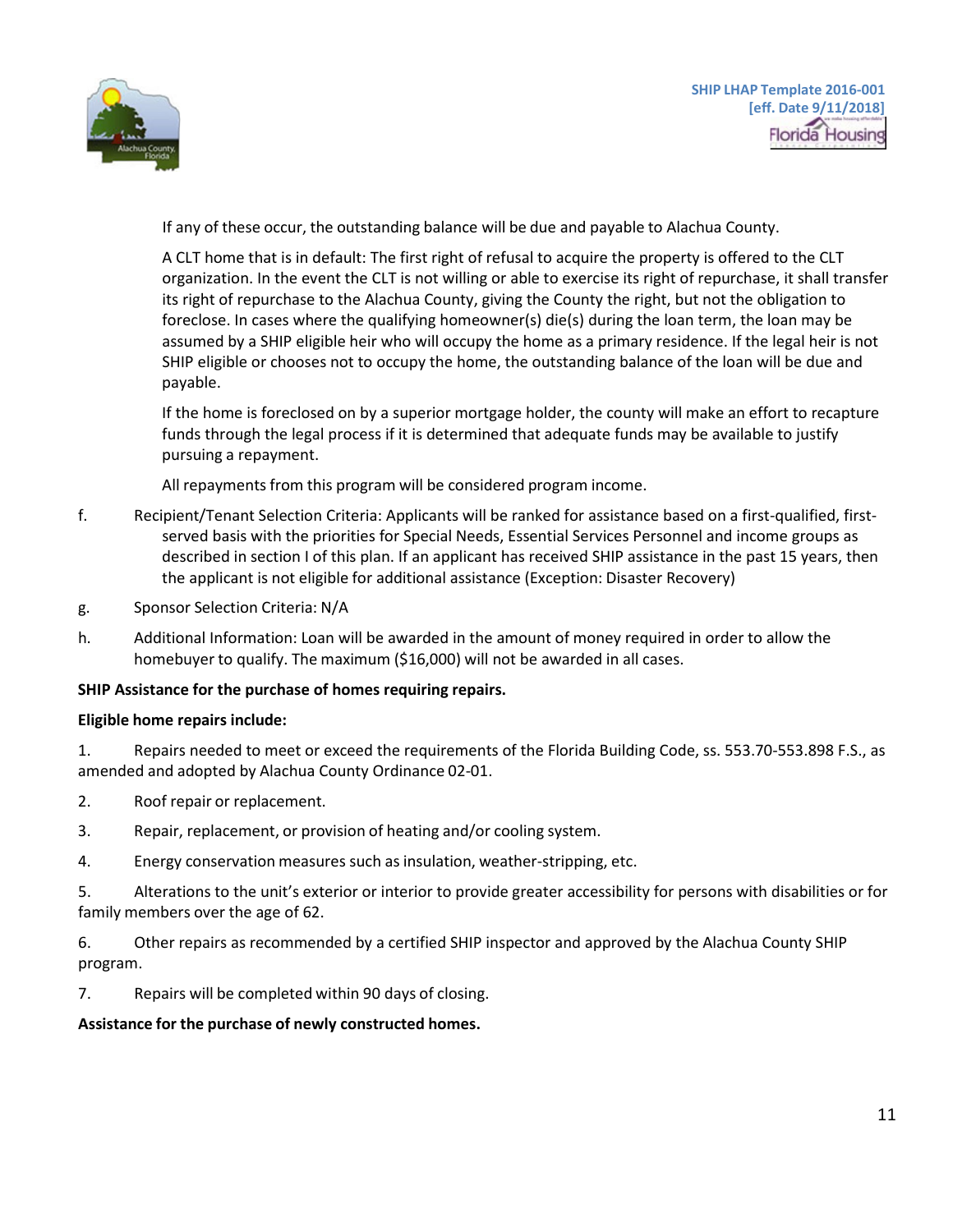

SHIP award will be available for down payment and closing cost assistance for homes meeting the following definitions

- If a home is being constructed involving a construction agreement between the eligible home buyer and a licensed builder/general contractor.
- If a home has obtained a certificate of occupancy in the 12-month period preceding the contract for sale and purchase.
- If a home was built as a model home, has never been occupied, and is less than a year old.
- If the final appraised value (including land value), is less than or equal to the maximum purchase price.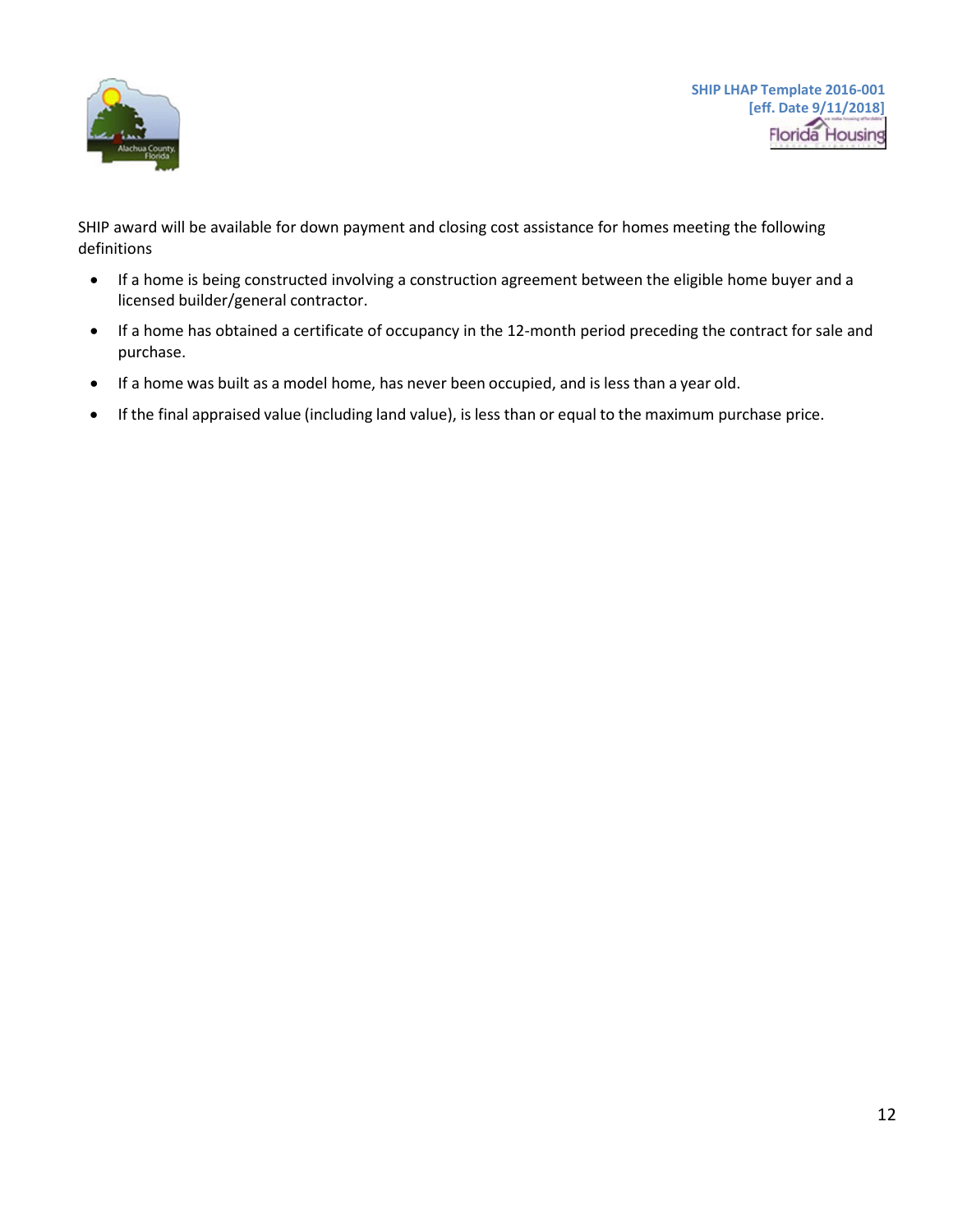

## <span id="page-10-0"></span>**B. OWNER OCCUPIED REHABILITATION - CODE 3**

*a.* Summary: Funds will be awarded to repair owner occupied homes to alleviate code violations, health hazards and life and safety issues. SHIP Funds assist only housing meeting the standards of Chapter 553, Florida Statutes. SHIP funds may also be used to assist mobile homes or manufactured housing constructed in, or after, 2010 and are limited to expending 20% of the overall allocation on this activity.

- b. Fiscal Years Covered: 2021-2022, 2022-2023, 2023-2024
- c. Income Categories to be served: Very low, and low
- d. Maximum award: \$51,000.00
- e. Terms:
	- 1. Repayment loan/deferred loan/grant: Deferred payment loan secured by a note and mortgage.
	- 2. Interest Rate: 0%
	- 3. Years in loan term:

| \$0         | to          | \$19,999: 5 years.  |
|-------------|-------------|---------------------|
|             | \$20,000 to | \$29,999: 10 years. |
| \$30,000 to |             | \$51,000: 20 years. |

4. Forgiveness:

AMI of 30% or below 0%: the loan will be forgiven at the end of the loan term.

5. Repayment:

AMI of 31-50%: thirty percent (30%) of the loan shall be repaid in monthly installments over the term of the loan. The remainder is forgiven at the end of the term.

AMI of 51-80%: fifty percent (50%) of the loan shall be repaid in monthly installments over the term of the loan. The remainder is forgiven at the end of the term.

6. Default: The loan will be determined to be in default if any of the following occurs during the Loan term: sale, transfer, or conveyance of property; conversion to a rental property; loss of homestead exemption status; failure to pay your monthly installments of the SHIP loan, or failure to occupy the home as primary residence.

If any of these occur, the outstanding balance will be due and payable.

In cases where the qualifying homeowner(s) die(s) during the loan term, the loan may be assumed by a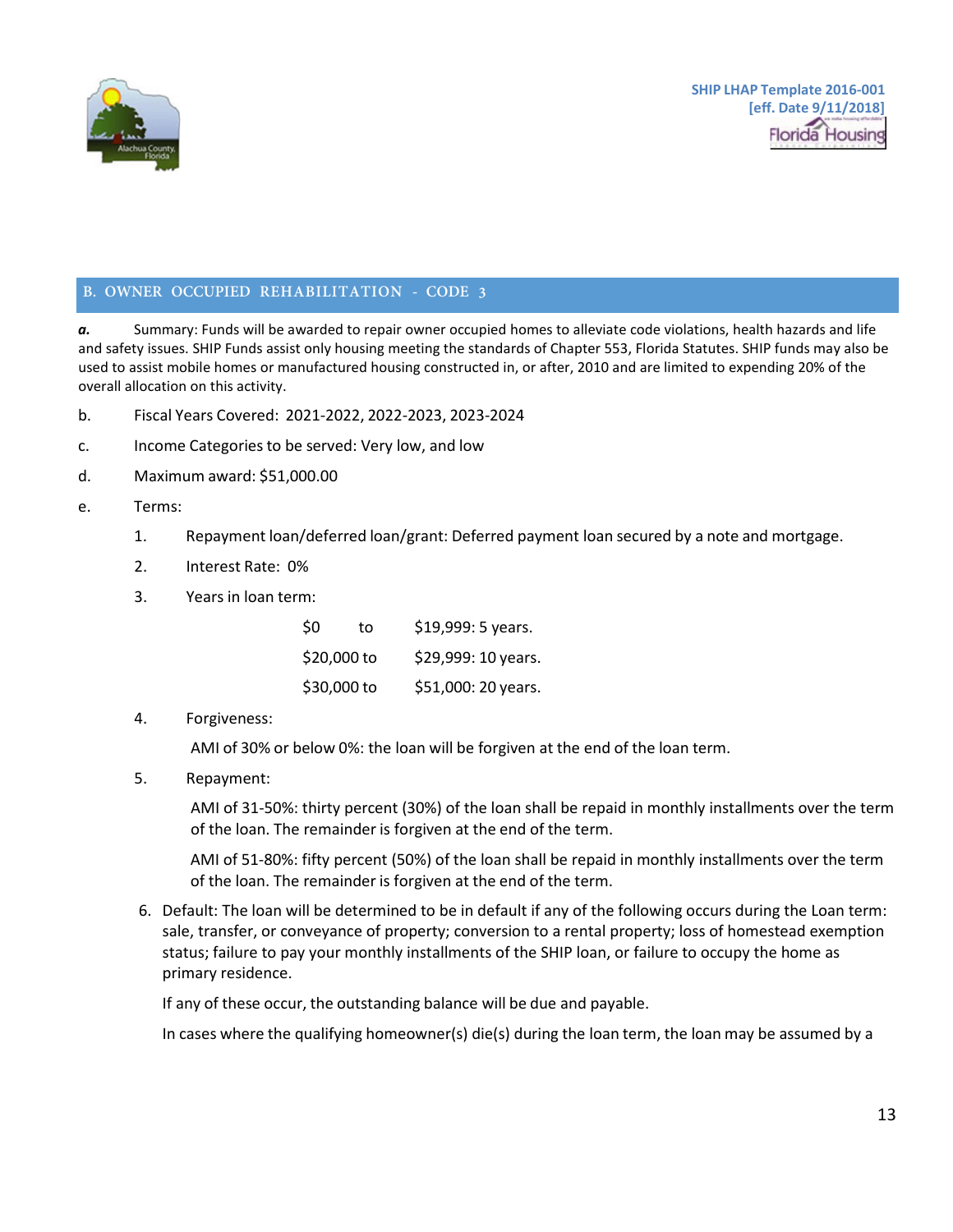

SHIP eligible heir who will occupy the home as a primary residence. If the legal heir is not SHIP eligible or chooses not to occupy the home, the outstanding balance of the loan will be due and payable.

If the home is foreclosed on by a superior mortgage holder, the county will make an effort to recapture funds through the legal process if it is determined that adequate funds may be available to justify pursuing a repayment.

All repayments from this program will be considered program income.

- f. Recipient/Tenant Selection Criteria: Applicants will be ranked for assistance based on a first-qualified, first-served basis with the priorities for Special Needs, Essential Services Personnel and income groups as described in section I. (I) of this plan. If you have received ship assistance in the past 15 years, then you are not eligible for additional assistance (Exception: Disaster Recovery) Eligibility criteria include:
	- 1. Owner occupancy.
	- 2. Primary residence.
	- 3. Current on property taxes (not delinquent).
	- 4. Current on mortgage; No Lis Pendens currently in effect.
	- 5. Property located in Alachua County, outside the City of Gainesville
- g. Sponsor Selection Criteria: The County will advertise for developers as funding is made available
- h. Additional Information: Mobile homes must be constructed in, or after, 2010. Condos and other attached homes are not eligible for Owner Occupied Rehabilitation to correct exterior problems Wherein the roof is clearly delineated, separate and apart from the adjoining structure it may be address with advance permission from the Housing Division. No housing will be addressed under this strategy wherein the estimate of repairs exceeds 50% of the assessed value based on the property appraiser's determination. No Mobile/Manufactured units built before 2010 will qualify under this program.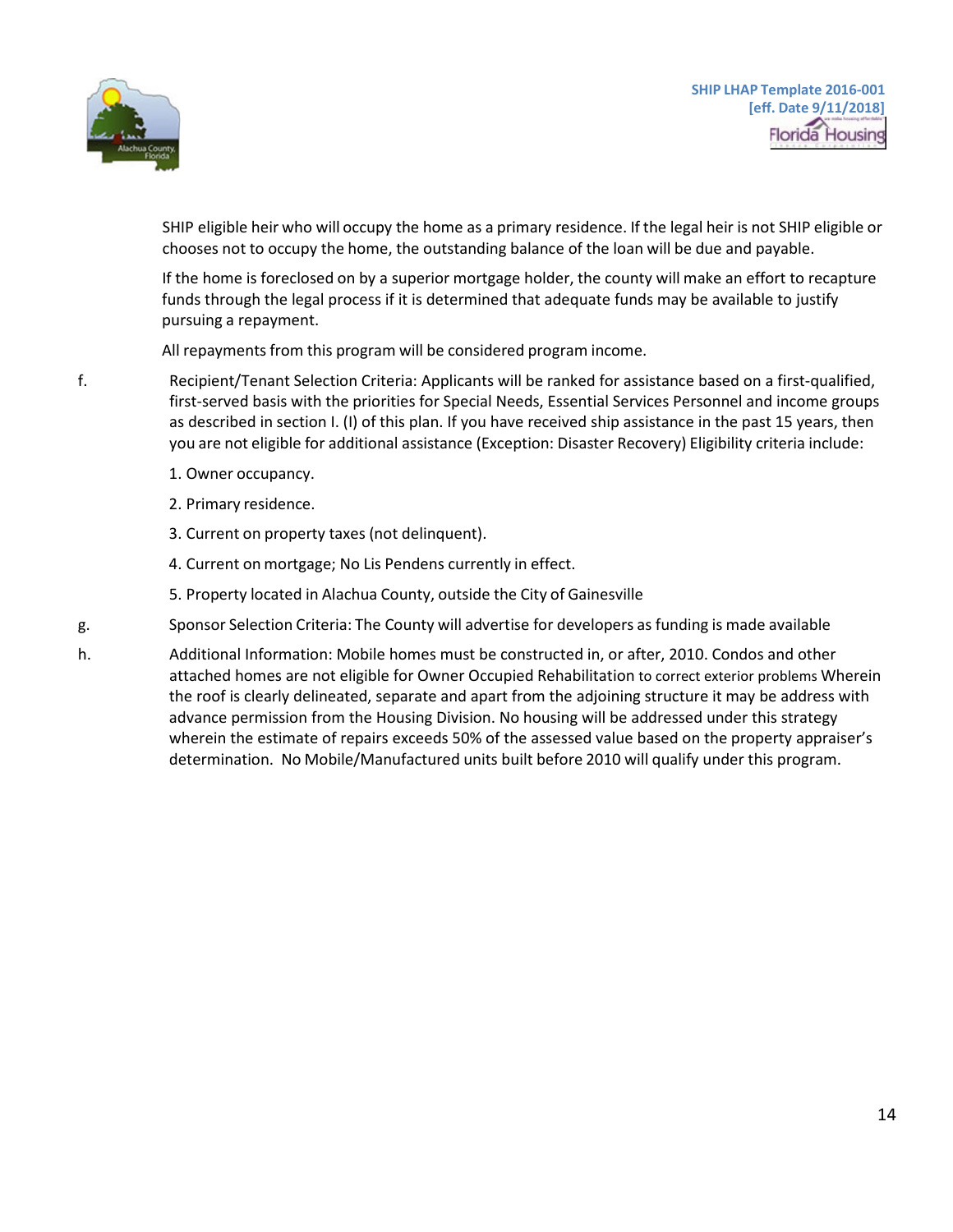

# <span id="page-12-0"></span>**C. DEMOLITION AND RECONSTRUCTION - CODE 4**

*a.* Summary: Wherein an applicant's home that has been approved for owner occupied rehabilitation, but is determined to be beyond reasonable repair (more than 50% of structure is deemed unlivable and estimated rehab exceeds maximum award for that strategy), the home will be eligible for demolition and reconstruction of a new home. SHIP Funds assist only housing meeting the standards of Chapter 553, Florida Statutes. SHIP funds may also be used to assist mobile homes or manufactured housing constructed in, or after, 2010 and are limited to expending 20% of the overall allocation on this activity.

- b. Fiscal Years Covered: 2021-2022, 2022-2023, 2023-2024
- c. Income Categories to be served: Very low, and low
- d. Maximum award: \$251,000.00 of which \$1,000.00 is for filing, surveys, and title searches.
- e. Terms:
	- 1. Repayment loan/deferred loan/grant: Grant for Clients with AMI of 30% or below.
		- a. All others Deferred payment loan secured by a note and mortgage
	- 2. Interest Rate: 0%
	- 3. Years in loan term: 30
	- 4. Forgiveness: AMI of 30% or below 0%: the loan will be forgiven at the end of the loan term
	- 5. Repayment: AMI of 31-50%: thirty percent (30%) of the loan shall be repaid in monthly installments over the term of the loan. The remainder is forgiven at the end of the term.

AMI of 51-80%: fifty percent (50%) of the loan shall be repaid in monthly installments over the term of the loan. The remainder is forgiven at the end of the term.

- 6. Default: The loan will be determined to be in default if any of the following occurs during the Loan term: sale, transfer, or conveyance of property; conversion to a rental property; loss of homestead exemption status; failure to pay your monthly installments of the SHIP loan, or failure to occupy the home as primary residence.
	- a. If any of these occur, the outstanding balance will be due and payable.
	- b. In cases where the qualifying homeowner(s) die(s) during the loan term, the loan may be assumed by a SHIP eligible heir who will occupy the home as a primary residence. If the legal heir is not SHIP eligible or chooses not to occupy the home, the outstanding balance of the loan will be due and payable.
	- c. If the home is foreclosed on by a superior mortgage holder, the county will make an effort to recapture funds through the legal process if it is determined that adequate funds may be available to justify pursuing a repayment.
- f. Recipient/Tenant Selection Criteria: Applicants will be ranked for assistance based on a first-qualified, first-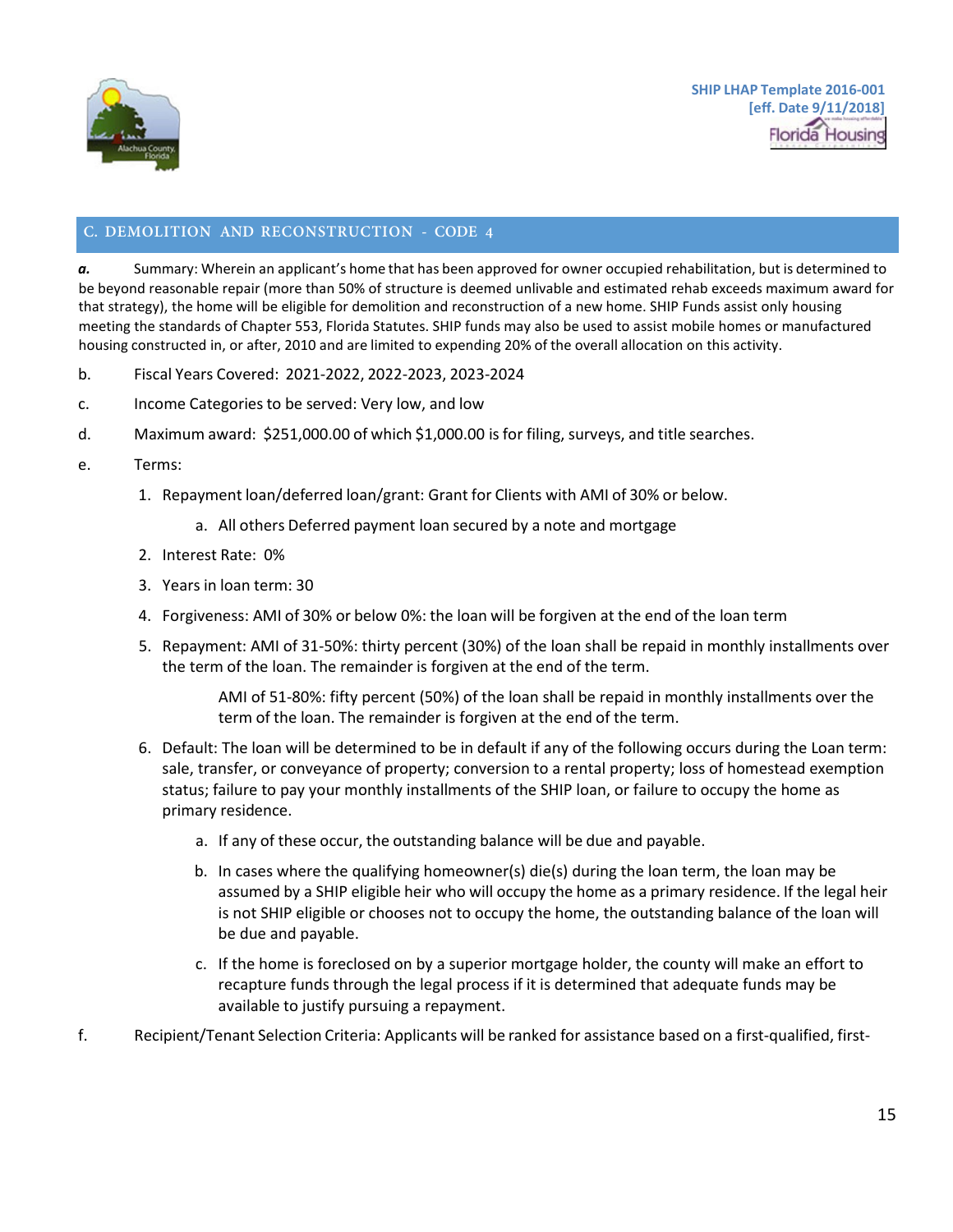

served basis with the priorities for Special Needs, Essential Services Personnel and income groups as described in section I. (I) of this plan. If you have received ship assistance in the past 15 years, then you are not eligible for additional assistance (Exception: Disaster Recovery)

- g. Sponsor Selection Criteria: A Notice of Funding will be advertised and applications will be ranked.
- h. Additional Information: Newly constructed home will be designed and built according to HQS standards for bedroom size and will conform to minimum requirements (setbacks, square footage) for the area.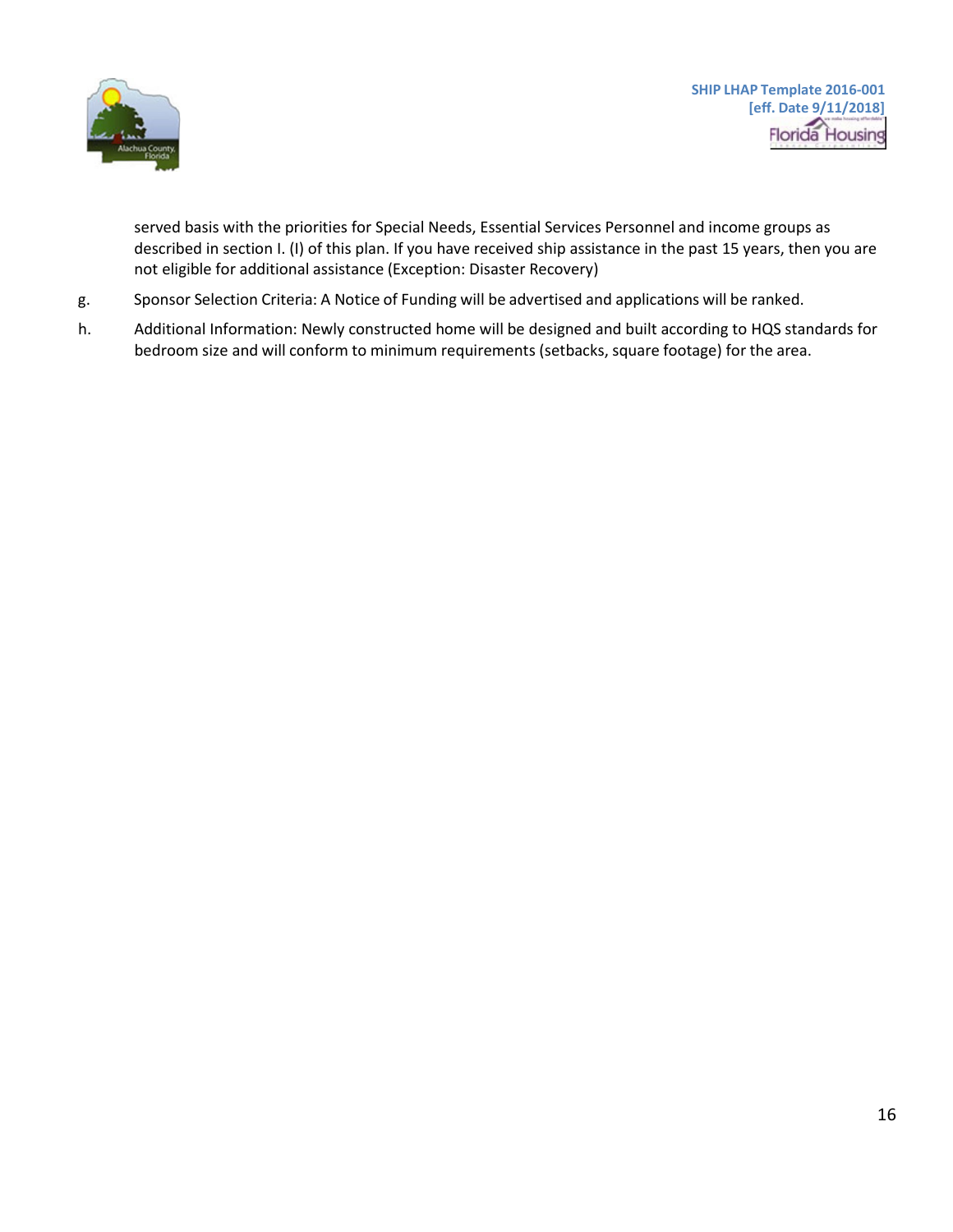

# <span id="page-14-0"></span>**D. DISASTER RECOVERY - CODE 5**

- *a.* Summary: Funds will be awarded to qualified applicants in need of home repairs directly caused by a disaster that has been declared by an Executive Order of the President or Governor. SHIP Funds assist only housing meeting the standards of Chapter 553, Florida Statutes. SHIP funds may also be used to assist mobile homes or manufactured housing constructed in, or after, 2010 and are limited to expending 20% of the overall allocation on this activity.
- b. Fiscal Years Covered: 2021-2022, 2022-2023, 2023-2024
- c. Income Categories to be served: Very low, low
- d. Maximum award: \$15,000.00
- e. Terms:
	- 1. Repayment loan/deferred loan/grant: Grant
	- 2. Interest Rate: 0%
	- 3. Years in loan term: 0 Years
	- 4. Forgiveness: Immediately forgiven
	- 5. Repayment: N/A
	- 6. Default: N/A
- f. Recipient/Tenant Selection Criteria: Applicants will be ranked for assistance based on a first-qualified, firstserved basis with the priorities for Special Needs, Essential Services Personnel and income groups as described in section I. (I) of this plan. If you have received ship assistance in the past 15 years, then you are not eligible for additional assistance (Exception: Disaster Recovery)
- g. Sponsor Selection Criteria: N/A
- h. Additional Information:

Repairs will be prioritized as follows:

- Immediate threats to health and life safety (sewage, damaged windows, roofing) in cases where the home is still habitable.
- Imminent residual damage to the home (such as damage caused by a leaking roof) in cases where the home is still habitable.
- Repairs necessary to make the home habitable.
- Repairs to mitigate dangerous situations (exposed wires).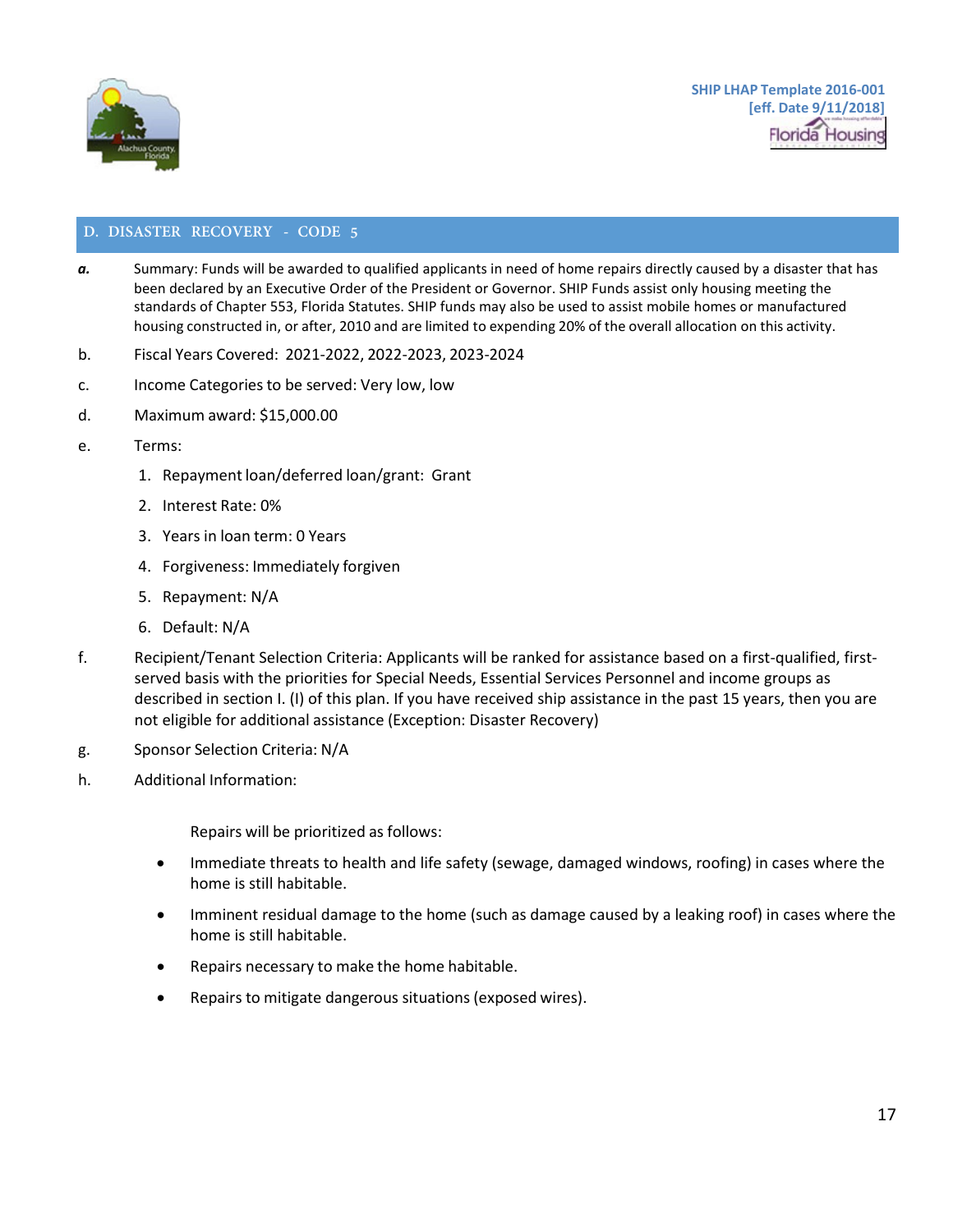

## <span id="page-15-0"></span>**E. EMERGENCY REPAIR - CODE 6**

*a.* Summary: The Emergency Repair Program is designed to correct, repair, or replace an essential system and/or critical structural problem for homeowners who are either Special Needs, Essential Services Personnel elderly (age 62 or over). The purpose of ERP is to stabilize the homeowner's residence by making essential repairs to make the home more livable. This is not a comprehensive homeowner rehabilitation program. This includes may include damaged roofing that is leaking, damaged windows causing exposure to the elements, or electrical or plumbing problems that could cause damage (fire) to the home or is an immediate health hazard to the occupants.

- b. Fiscal Years Covered: 2021-2022, 2022-2023, 2023-2024
- c. Income Categories to be served: Very low, and low
- d. Maximum award: \$11,000.00
- e. Terms:
	- 1. Repayment loan/deferred loan/grant: Grant to Applicants that are 0-30% AMI and a Deferred payment loan secured by a note and mortgage for all others
	- 2. Interest Rate: 0 %
	- 3. Years in loan term:10 years
	- 4. Forgiveness:
	- 5. Repayment: AMI of 31-50%: thirty percent (30%) of the loan shall be repaid in monthly installments over the term of the loan. The remainder is forgiven at the end of the term.

AMI of 51-80%: fifty percent (50%) of the loan shall be repaid in monthly installments over the term of the loan. The remainder is forgiven at the end of the term.

6. Default The loan will be determined to be in default if any of the following occurs during the Loan term: sale, transfer, or conveyance of property; conversion to a rental property; loss of homestead exemption status; failure to pay your monthly installments of the SHIP loan, or failure to occupy the home as primary residence.

If any of these occur, the outstanding balance will be due and payable. In cases where the qualifying homeowner(s) die(s) during the loan term, the loan may be assumed by a SHIP eligible heir who will occupy the home as a primary residence. If the legal heir is not SHIP eligible or chooses not to occupy the home, the outstanding balance of the loan will be due and payable. If the home is foreclosed on by a superior mortgage holder, the county will make an effort to recapture funds through the legal process if it is determined that adequate funds may be available to justify pursuing a repayment. All repayments from this program will be considered program income.

f. Recipient/Tenant Selection Criteria: Applicants will be ranked for assistance based on a first-qualified, first-served basis with the priorities for Special Needs, Essential Services Personnel and person 62 or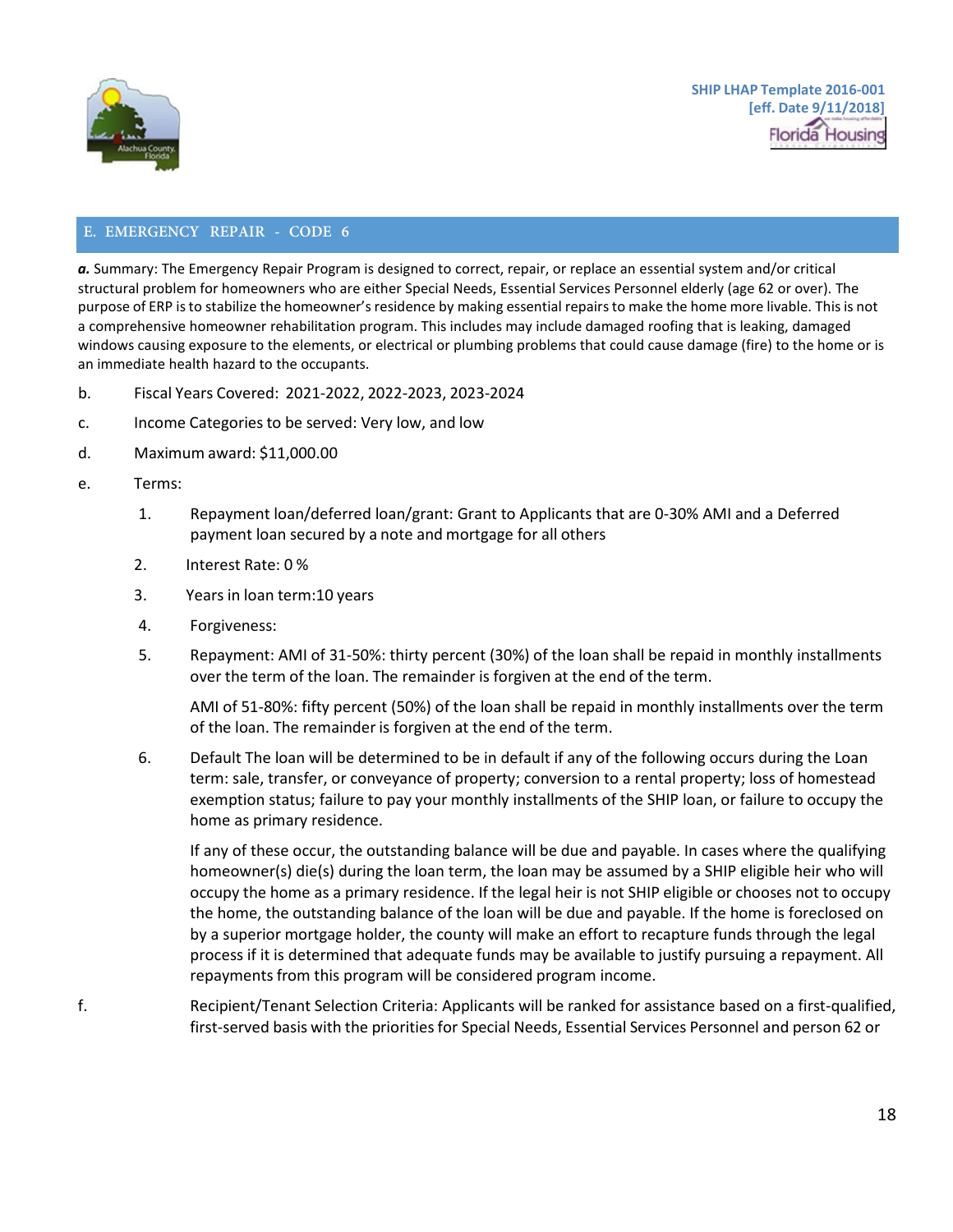

over.

## g. Sponsor/Sub-recipient Selection Criteria: N/A

h. Additional Information: Applicants assisted with emergency repairs, who are on the rehabilitation waiting list will not lose their place, however, the amount of funds expended for the emergency repairs will be counted towards the maximum award if the applicant receives subsequent assistance through the rehabilitation strategy. Funds may also be awarded to pay insurance deductibles for any emergency repairs covered by the homeowner's policy. . If homeowner is insured, proceeds from the insurance FEMA. If homeowner is insured, proceeds from the insurance FEMA and other funding source going to be used to benefit the repair/recovery must be used first before SHIP funds, except for the payment of the deductible and other funding source going to be used to benefit the repair/recovery must be used first before SHIP funds, except for the payment of the deductible.

Funds may also be awarded to pay insurance deductibles for any emergency repairs covered by Homeowner's Insurance. SHIP Funds assist only housing meeting the standards of Chapter 553, Florida Statutes. SHIP funds may also be used to assist mobile homes or manufactured housing constructed in, or after, 2010 and are limited to expending 20% of the overall allocation on this activity.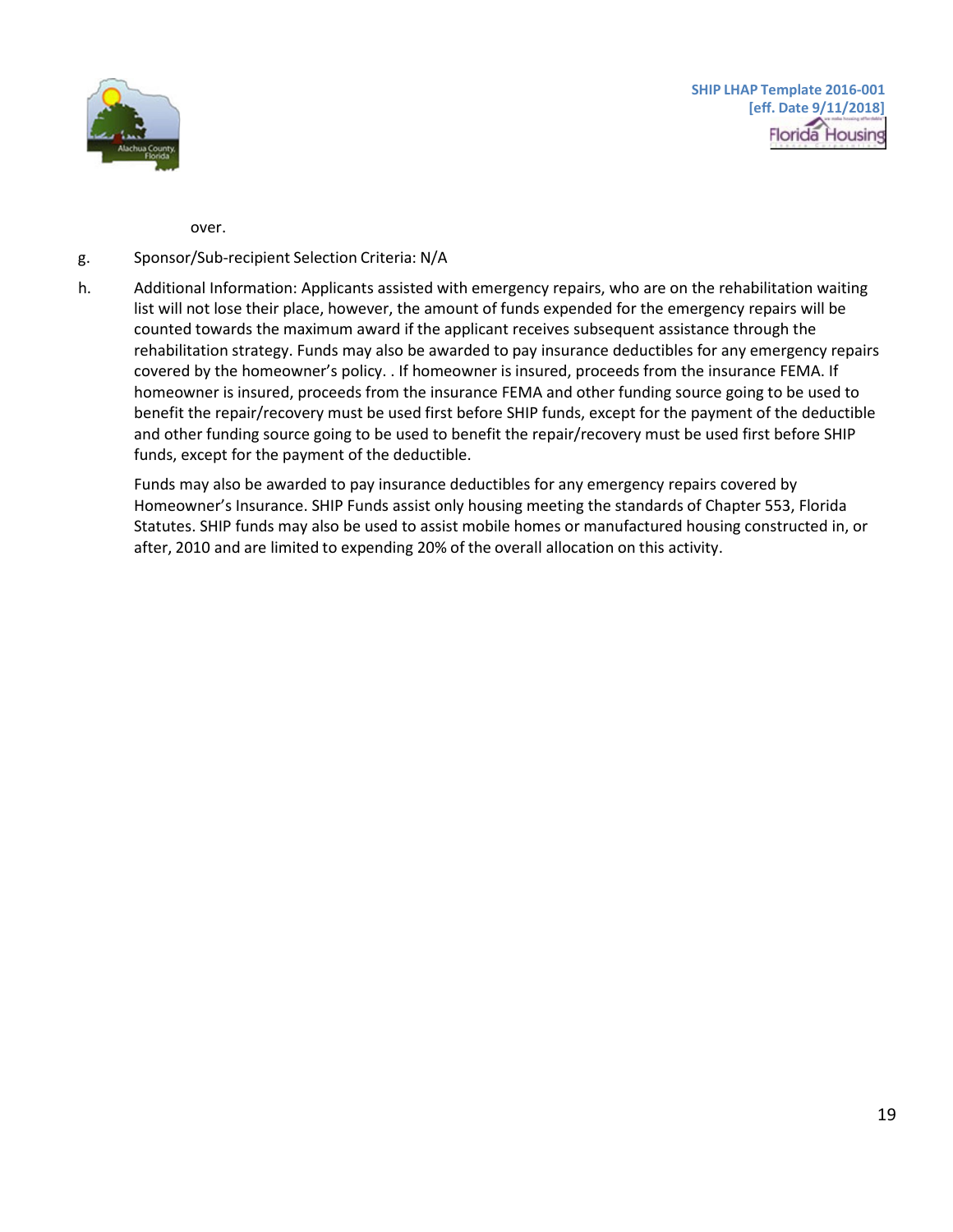

# <span id="page-17-0"></span>**F. FORECLOSURE PREVENTION- CODE 7**

*a.* Summary: Funds will be awarded to homeowners that are in arrears on their first mortgage. The arrearage must be at least three months, but no more than six months and cannot be under an active foreclosure action. This is a onetime eligibility per applicant.

- b. Fiscal Years Covered: 2021-2022, 2022-2023, 2023-2024
- c. Income Categories to be served: Very low, and low
- d. Maximum award: \$7,500.00
- e. Terms:
	- 1. Repayment loan/deferred loan/grant: Grant
	- 2. Interest Rate: 0%
	- 3. Years in loan term:0 Years
	- 4. Forgiveness: Immediately
	- 5. Repayment: N/A
	- 6. Default: N/A
- f. Recipient/Tenant Selection Criteria: Applicants will be ranked for assistance based on a first-qualified, firstserved basis with the priorities for Special Needs, Essential Services Personnel and income groups as described in section I. of this plan
- g. Sponsor Selection Criteria: N/A
- h. Additional Information: Applicant must provide proof of pending foreclosure action or notice.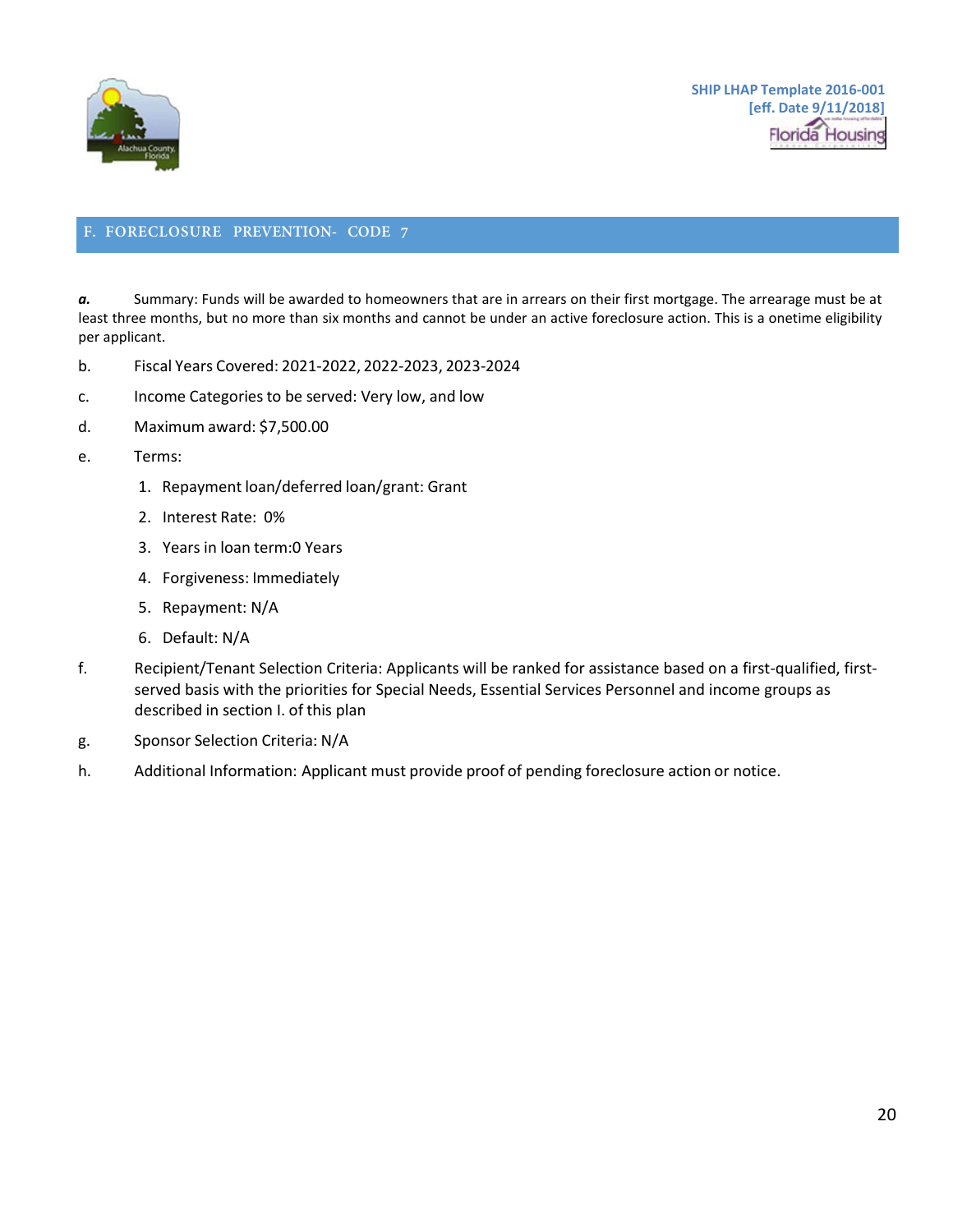

# <span id="page-18-0"></span>**G. ACQUISITION/REHABILITATION - CODE 9, 10**

*a.* Summary: Funds will be awarded to developer for the construction and financing of affordable housing. Eligible costs include property acquisition, demolition, site improvements rehabilitation, and or new construction. Houses rehabilitated or constructed will be sold to SHIP income eligible buyers. The strategy promotes infill housing development green building and mixed income neighborhoods. SHIP Funds assist only housing meeting the standards of Chapter 553, Florida Statutes. SHIP funds may also be used to assist mobile homes or manufactured housing constructed in, or after, 2010 and are limited to expending 20% of the overall allocation on this activity.

- b. Fiscal Years Covered: 2021-2022, 2022-2023, 2023-2024
- c. Income Categories to be served: Very low, and low
- d. Maximum award: \$250,000.00
- e. Developer Loan Terms:
	- 1. Repayment loan/deferred loan/grant: Deferred payment loan secured by a note and mortgage
	- 2. Interest Rate: 0%
	- 3. Years in loan term:2 years
	- 4. Forgiveness: Partial loan forgiveness may be provided at the end of the loan term for nonprofit affordable housing providers if it is documented that the development does not have sufficient cash flow, or to be use to make the unit affordable to a new qualified SHIP homebuyer
	- 5. Repayment: Loan is due and payable at the end of the term unless renegotiated by the County to extend affordability in accordance with affordability period of other funding sources that are providing compliance monitoring - the developer has 2 years to sell the property to a SHIP qualified applicant who is ELI, VLI or Low income, otherwise the investment is due a payable to the County SHIP program.
	- 6. Home Buyer Loan Terms:
		- a. Income Categories to be served: Very low, low and moderate
		- b. Maximum award: \$250,000.00 of which one thousand dollars isto be used for file, survey, title, etc.
		- c. Repayment loan/deferred loan/grant: Deferred payment loan secured by a note and mortgage.
		- d. Interest Rate: 0%
		- e. Years in loan term: 15
		- f. Forgiveness: AMI of 30% or below 0%: the loan will be forgiven at the end of the loan term
		- g. Repayment: AMI of 31-50%: thirty percent (30%) of the loan shall be repaid in monthly installments over the term of the loan.
		- h. Balance of loan to be forgiven if loan is not in default.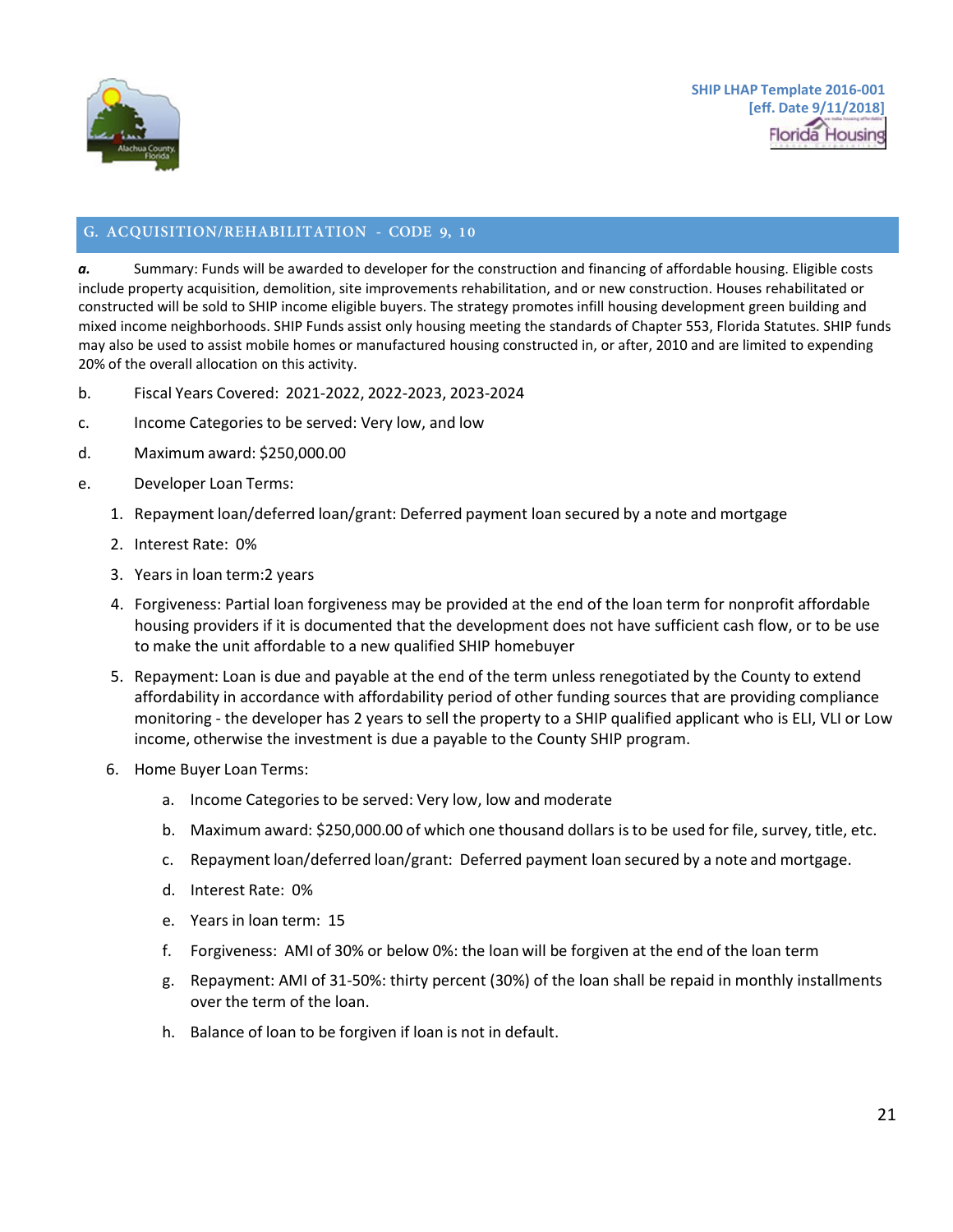

**SHIP LHAP Template 2016-001 [eff. Date 9/11/2018] Florida** Housing

- i. AMI of 51-80%: fifty percent (50%) of the loan shall be repaid in monthly installments over the term of the loan.
- j. Balance of loan to be forgiven if loan is not in default.
- k. Default: The loan will be determined to be in default if any of the following occurs during the Loan term: sale, transfer, or conveyance of property; conversion to a rental property; loss of homestead exemption status; failure to pay your monthly installments of the SHIP loan, or failure to occupy the home as primary residence.
- f. Default: In cases where the qualifying homeowner(s) die(s) during the loan term, the loan may be assumed by a SHIP eligible heir who will occupy the home as a primary residence. If the legal heir is not SHIP eligible or chooses not to occupy the home, the outstanding balance of the loan will be due and payable.

If the home is foreclosed on by a superior mortgage holder, the county will make an effort to recapture funds through the legal process if it is determined that adequate funds may be available to justify pursuing a repayment.

- g. Recipient/Tenant Selection Criteria: Assistance will be awarded on a first qualified, first served basis to an income eligible household. If you have received ship assistance in the past 15 years, then you are not eligible for additional assistance (Exception: Disaster Recovery).
- h. Sponsor Selection Criteria: Affordable Housing Development applications will be solicited via a NOFA. Qualified developers will submit a proposal for funding for specific properties. Scoring will be defined in the application and is subject to change
- i. Additional Information: This strategy has two objectives: (1) the provision of homeownership opportunities for eligible families, and (2) the upgrading of existing housing stock within Alachua County. The County, through Community Support Services, Housing Division, may acquire substandard housing that is "for sale" on the open market and rehabilitate it to standard housing. The property is then sold to income-eligible applicants of the SHIP Program. Once the home is sold, any investment made to acquire or rehabilitation must be returned to the County SHIP program.

Part of the investment may remain with the client to make the home affordable to ELI, VLI and Low income SHIP eligible households.

Property eligibility is as follows:

- The property must be located within the unincorporated area of Alachua County;
- The property must have a minimum of 2 code violations or safety hazards.
- Other programs which will be used as leverage with SHIP funds under this strategy are as follows:
	- $\circ$  Private lending institutions and other funding sources, as they become available from time to time.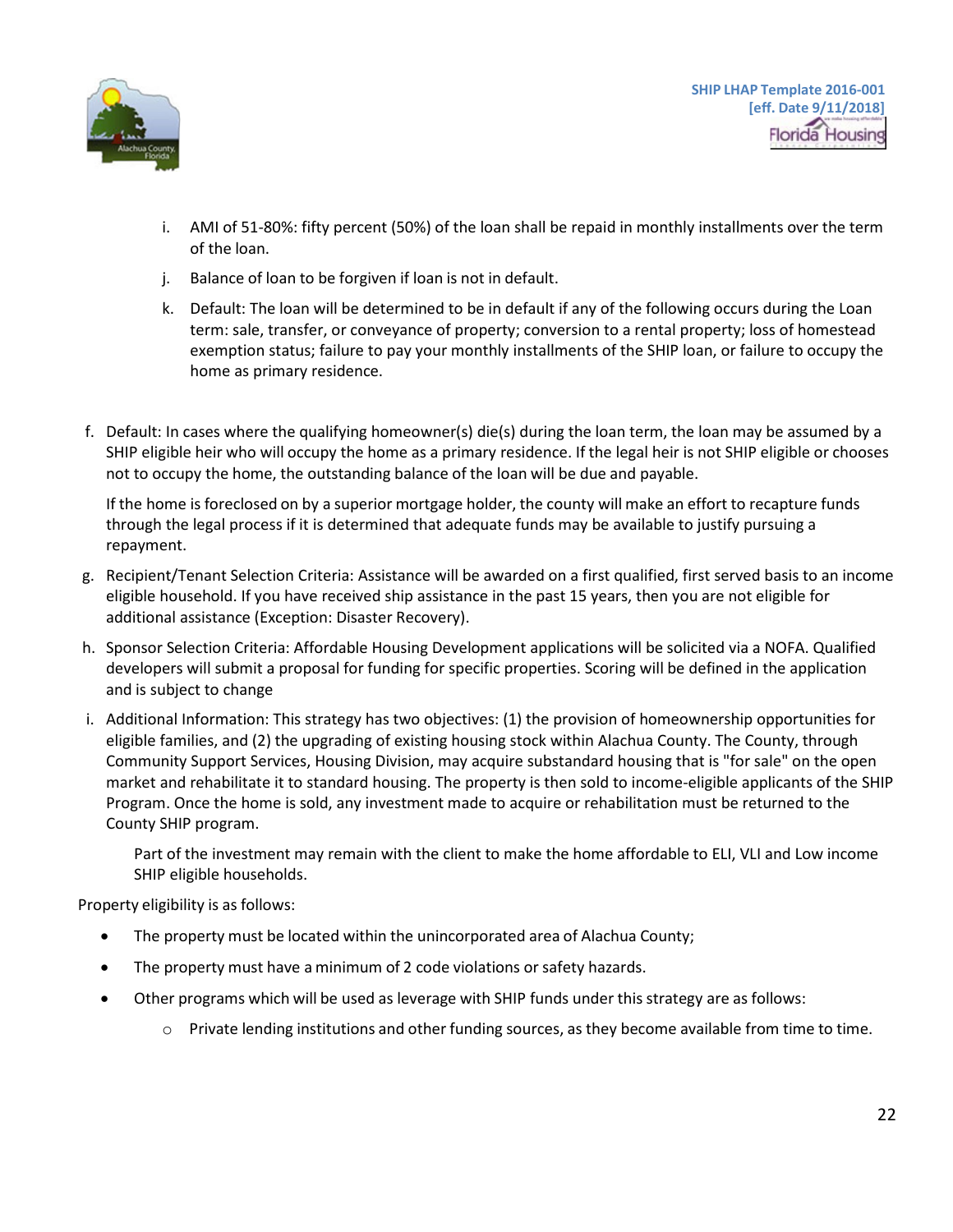

# <span id="page-20-0"></span>**H. RENTAL ASSISTANCE - CODE 13, 23**

*a.* Summary: Funds will be awarded to renters that are in need of a one-time payment to assist with obtaining a lease on a rental unit and qualify under 420.9072 (10). This may include utility deposits, security deposits and eviction prevention up to six months' rent. For households that are very low income and have one adult with special needs according to 420.0004 (13) or a person who is homeless according to 420.621, rent up to twelve months' is eligible

- b. Fiscal Years Covered: 2021-2022, 2022-2023, 2023-2024
- c. Income Categoriesto be served: Very low, and low
- d. Maximum award: \$15,000.00
- e. Terms:
	- 1. Repayment loan/deferred loan/grant: Grant for all funds
	- 2. Interest Rate: 0%
	- 3. Years in loan term: 0 years
	- 4. Forgiveness: N/A
	- 5. Repayment: Deposit are returned to the County SHIP program
		- a. With any lease using SHIP funds a letter signed by the Lessee and Lessor, stating that any deposits paid on behalf of a client is/are the property of Alachua County and is/are to be returned to same. The lessee acknowledges that these funds are not to be return to them and if so, will promptly be forward to Alachua County. The Landlord will be responsible for notifying the County when a lease expires and any and all deposits and securities will be returned.
- f. Default: N/A
- g. Recipient/Tenant Selection Criteria: Applicants will be ranked for assistance based on a first-qualified, first-served basis with the priorities for Special Needs, Essential Services Personnel, and income groups as described in section I. (I) of this plan.
- h. Sponsor/Sub-recipient Selection Criteria: N/A
- i. Additional Information: Applicants will be referred to the county through supportive services or other community-based organizations. Any funds e.g security or deposit funds paid to a landlord on behalf of a client are the property of the county and must be returned to the County not the client/tenant.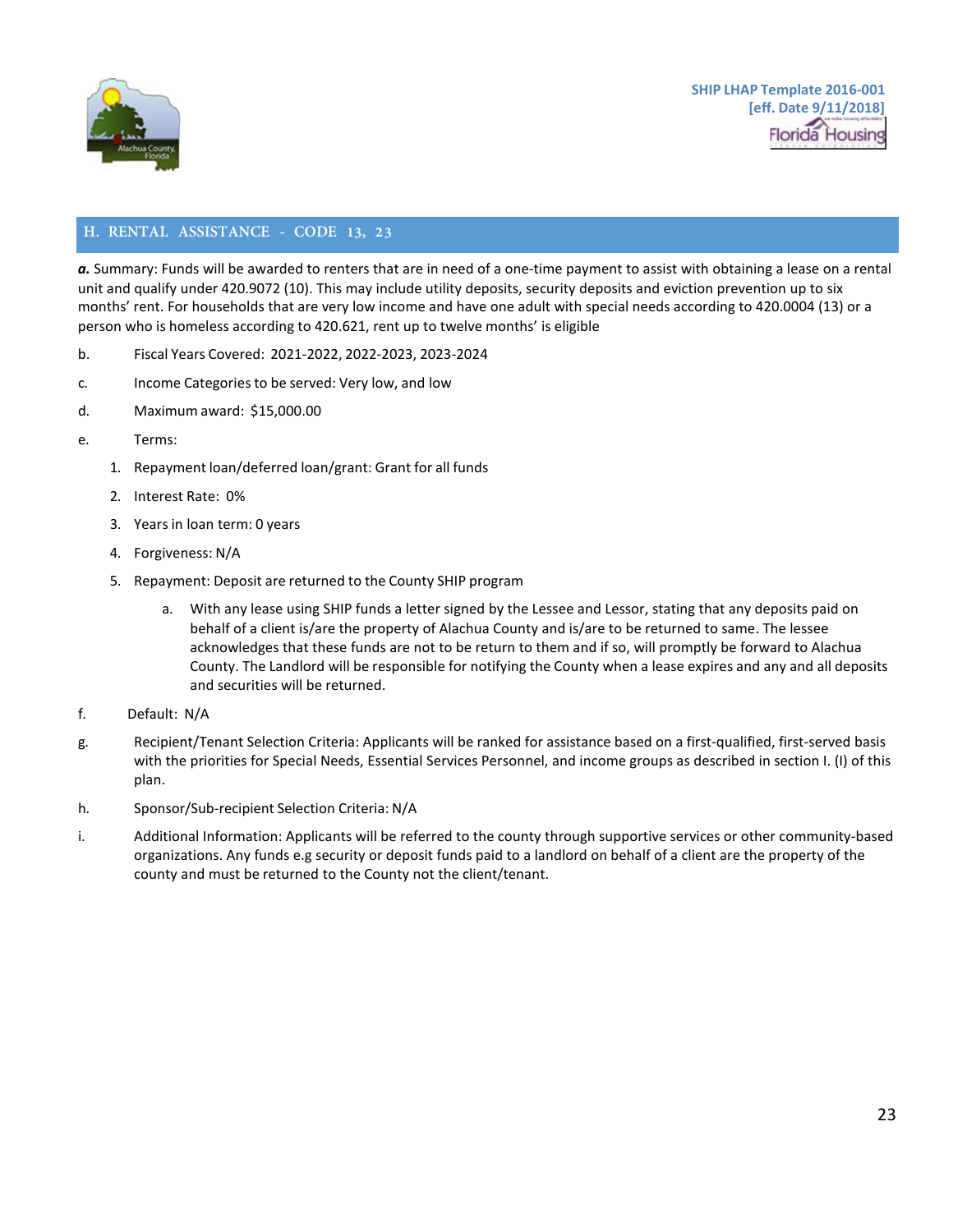

#### <span id="page-21-0"></span>**I RENTAL DEVELOPMENT - CODE 14, 21**

Summary: Funds will be awarded to construct new or rehabilitation existing low-income housing units. These funds will be used as a match with other state and federal housing programs. This funding is intended to be used as gap financing required for the project. In cases where a smaller development (less than 50 units) is being proposed that includes Special Needs units, the county may choose to provide a larger amount of the overall construction financing. B. b. Funds may be used to assist projects with acquisition, rehabilitation and new construction. Eligible costs may include demolition and reconstruction of rental units. SHIP funding is not intended to be the only source of financing, but financing of last resort. All financing for the project must be secured prior to an award of SHIP funds.

Fiscal Years Covered: 2021-2022, 2022-2023, 2023-2024

- a. c. Income Categoriesto be served: Very low, low and moderate
- d. Maximum award:
	- 1. The Standard loan will be \$10,000.00 per unit to rehabilitated or for new construction.

a. Any request for funding under thisstrategy within the City limits of Gainesville must be for Special Needs households and evidence will be provided annually for the term of the mortgage, typically 15 years.

b. Request for funding under this strategy require 20% of the unit's addresses will be for Special Needs: As define in Describe in V. Efforts to meet the 20% Special Needs set-aside, this document. If only one unit it must be special needs.

2. Low Income Tax Credit Program may receive up to 15% of per funding allocation up to a maximum of \$460,000.00. In order to achieve this funding goal, if available the funds may be expended over several funding years.

- e. Terms:
	- 1. Repayment loan/deferred loan/grant: For for-profit developers, funds will be awarded as a loan secured by a recorded subordinate mortgage and note. For non-profit developers, funds will be awarded as a forgivable loan secured by a recorded subordinate mortgage and note.
	- 2. Interest Rate: 0%
	- 3. Yearsin loan term: 15 years

4. Forgiveness: Non-profits, the loan is forgiven on a prorated basis beginning in year six so that 10% of the loan is forgiven annually from years six through fifteen.

- 5. Repayment: For-profits, the loan is due and payable at the end of the term unless the county negotiates an extended loan term of up to 15 years with the same loan terms in order to secure affordable rental units in the best interest of the county's residents.
- 6. Default: For all awards, a default will be determined as: sale, transfer, or conveyance of property; conversion to another use; failure to maintain standards for compliance as required by any of the funding sources. If any of these occur, the outstanding balance will be due and payable. The county will make an effort to recapture funds through the legal processif it is determined that adequate funds may be available to justify pursuing a repayment. Failure to maintain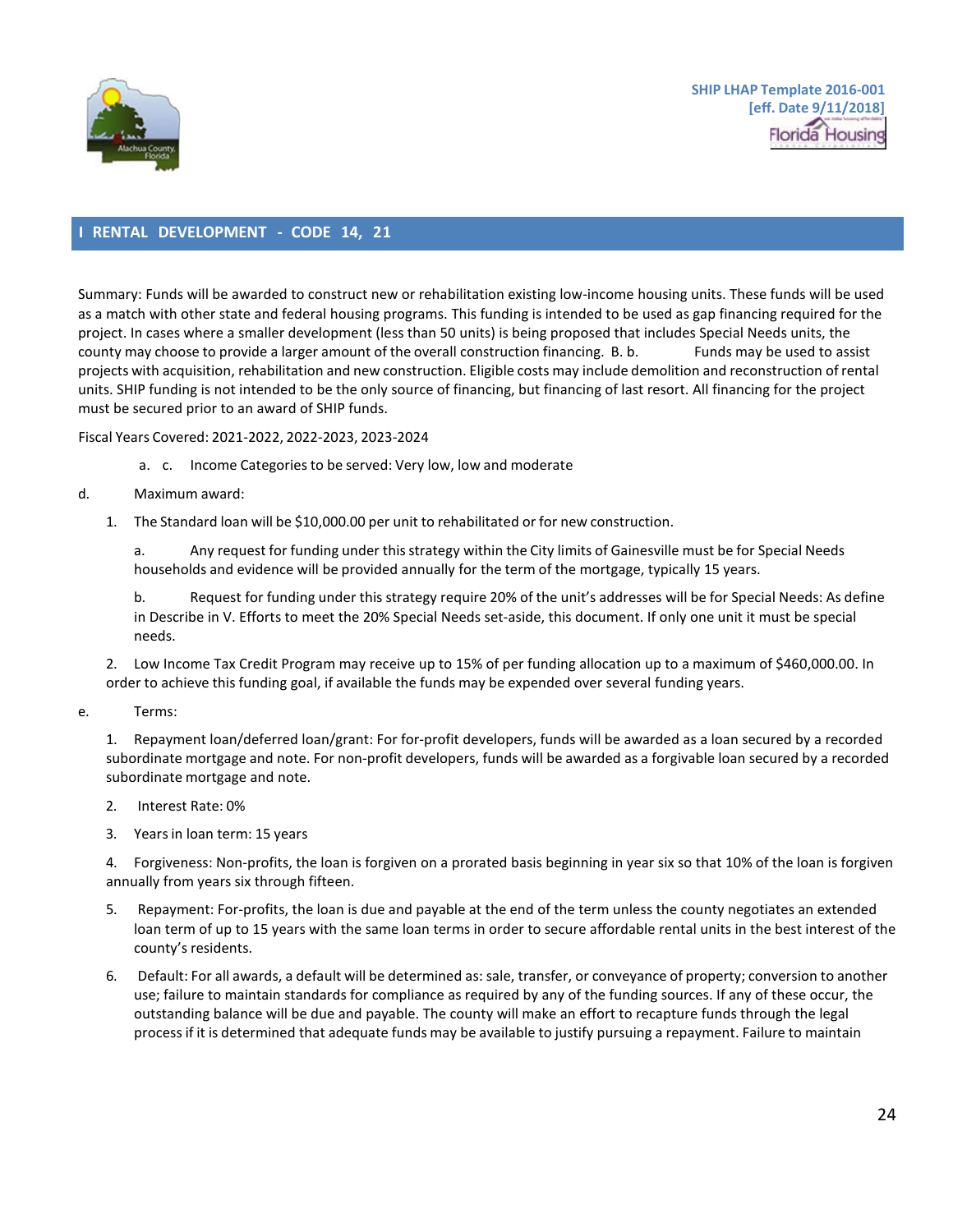

compliance standards as required by the funding source.

- 1. The use of these will be conditioned by a first right of refusal the project in default will make available to a nonprofit.
	- a. Recipient Selection Criteria: All applicants for residence in a SHIP-assisted unit must meet income qualifications of the program as determined and reported by the developer's management company for the development.
	- b. Sponsor/Developer Selection Criteria: Developers will apply to the County through an RFQ process. The RFQ will require proof of developer experience in providing affordable rental housing, proof of financial capacity, evidence of site control (or contract for sale), proof of ability to proceed once all funding is closed, and a housing unit design plan that meets with the county's housing element in the Comprehensive Plan. The County reserves the right to select developments that meet all the above requirements and:
		- 1. Are in areas of immediate need due to lack of available units.
		- 2. Propose to preserve and improve existing units.

All funding awards will be subject to closing on other funding sources.

Additional Information: Developers will be required to meet compliance reporting requirements on the development necessary to meet the statutory requirements for monitoring of SHIP rental units.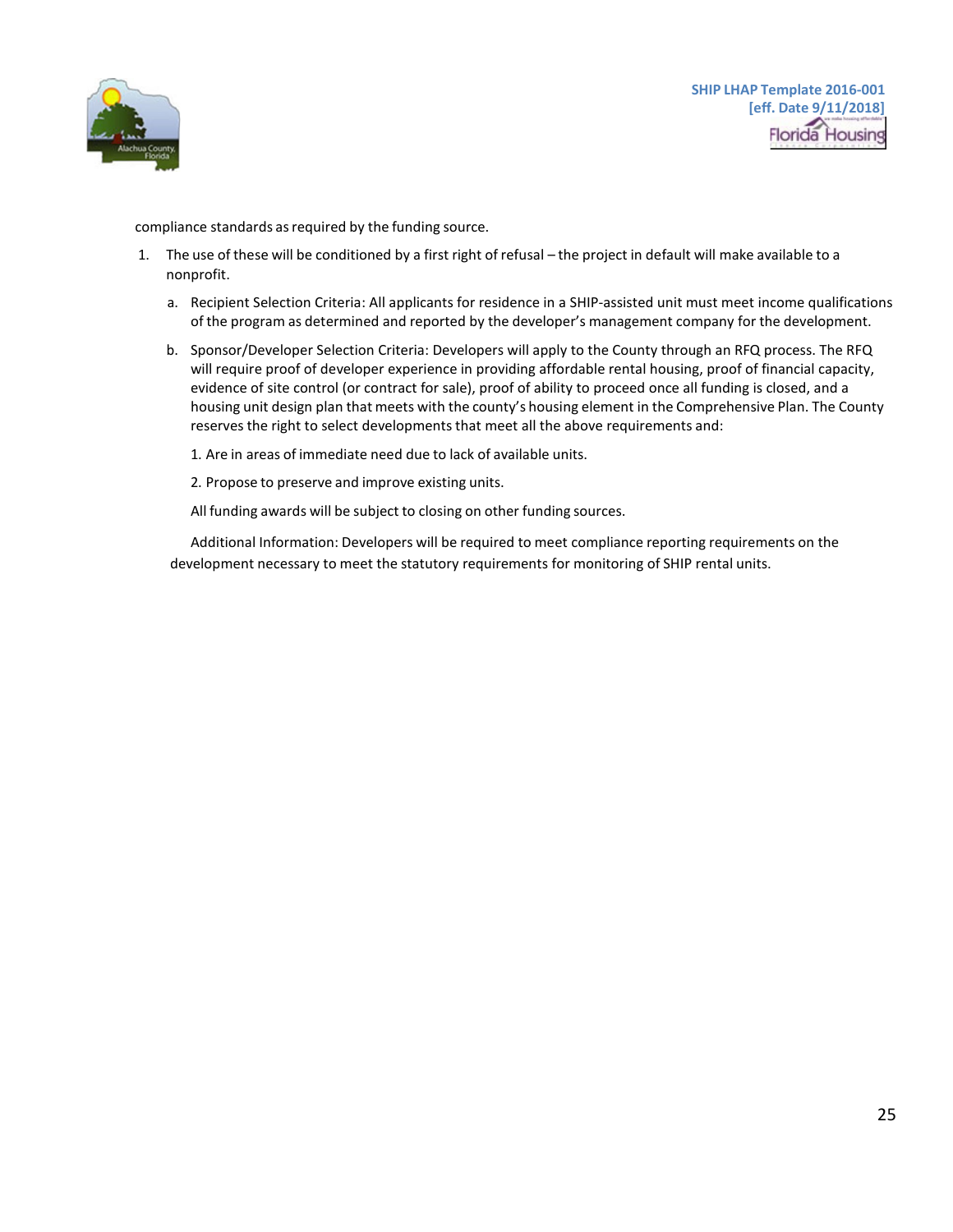

## <span id="page-23-0"></span>**J. EVICTION PREVENTION /RENTAL ASSISTANCE - CODE 13, 18**

- a. Summary of Strategy: SHIP funds will be awarded to renters that are in need of a one-time payment to assist with rent payments that are in arrears. Eviction prevention applies only to rental dwellings to prevent homelessness. Assistance for rent payments in arrears is limited to no more than twelve months of rent for households that qualify under s. 420.9072 (7) (b). Combination of arrears and current/future rental assistance cannot exceed 12 months total.
- b. Fiscal Years Covered: 2021-2022, 2022-2023, 2023-2024
- c. Income Categoriesto be served: Very Low
- d. Maximum award: \$10,000
- e. Terms:
	- 1. Repayment loan/deferred loan/grant: Funds will be awarded as a grant.
	- 2. Interest Rate: N/A
	- 3. Yearsin loan term: N/A
	- 4. Forgiveness: N/A
	- 5. Repayment: N/A
	- 6. Default: N/A
- f. Recipient Selection Criteria: Eligible applicants will be approved for assistance, subject to funding availability, based on a first-qualified, first-served basis.
- g. Sponsor/Developer Selection Criteria: N/A
- h. Additional Information: Case management will be provided by Alachua County Community Support Services Department or referred to community social service agencies as needed. Housing Division currently has access to the fiscal system and is able to run reports and review requests as submitted by the Division of Social Services for all applicants assisted through this particular process. Review will be presented to the Housing Division as client are presented for payment (reviewed and approved or denied).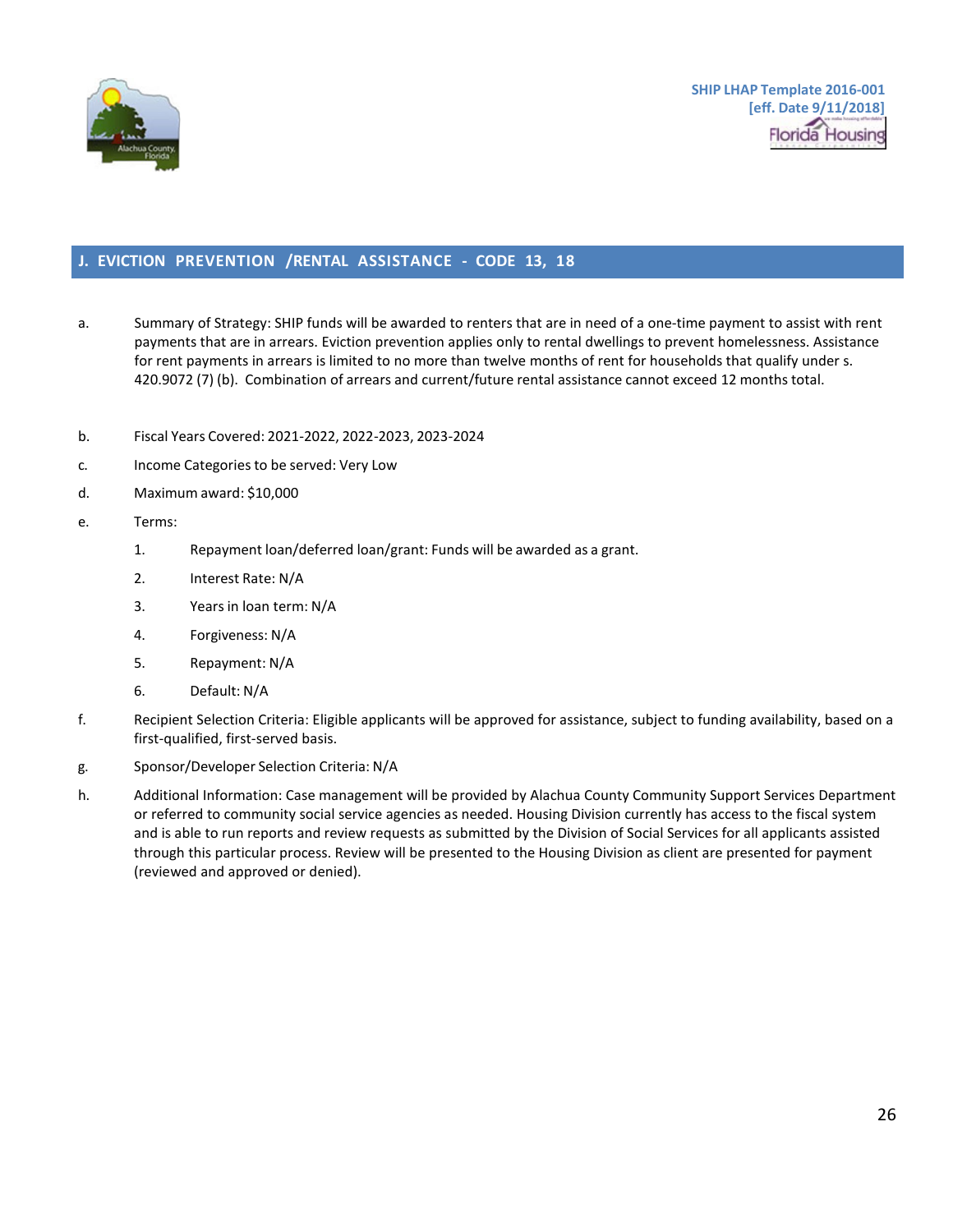

#### <span id="page-24-0"></span>III. LHAP INCENTIVE STRATEGIES

In addition to the **required Incentive Strategy A and Strategy B**, included are all of the adopted incentives with the policies and procedures used for implementation as provided in Section 420.9076, F.S.

#### A. **Expedited Permitting**.

Permits as defined in s. 163.3177 (6) (f) (3)<sup>1</sup> for affordable housing projects are expedited to a greater degree than other projects. Sec. 402.03.5. - Building permit review for affordable housing units.

(a) Applicability. This section applies to all housing units funded by any of the following programs below:(1) Community development block grant. (2) State Housing Initiatives Partnership Program (SHIP). (3) Impact fee assistance program. (4) Other (i.e. housing tax credit program). (b) Processing of building permits. Building permits for projects meeting the affordable housing guidelines above shall be available (processed) within six business days from the day the application is found sufficient and complete. No default permit is issued on account of this deadline. (c) Application information. In addition to the required information necessary to obtain a building permit, all affordable housing units seeking expedited permit review shall submit an Alachua County Expedited Review Process for Affordable Housing Units form.

(Ord. No. 09-05, § 2(Ext. A), 9-8-09)

#### B. **Ongoing Review Process.**

An ongoing process for review of local policies, ordinances, regulations and plan provisions that increase the cost of housing prior to their adoption. The Alachua County Housing Committee, meets as needed to discuss any changesto the rule or regulations that may affect or adversely impact affordable housing.

#### C. **Other Incentive Strategies Adopted:**

#### **1. Modification of Impact Feesfor Affordable Housing**

The County previously provided General Revenue Funding to offset the cost of impact fees for affordable housing units. For reasons of budgetary considerations and lack of effectiveness as a means of achieving affordable housing, the

<span id="page-24-1"></span> $1$  The housing element must express principles, guidelines, standards, and strategies that reflect, as needed, the creation and preservation of affordable housing for all current and anticipated future residents of the jurisdiction, elimination of substandard housing conditions, adequate sites, and distribution of housing for a range of incomes and types, including mobile and manufactured homes. The element must provide for specific programs and actionsto partner with private and nonprofitsectors to address housing needs in the jurisdiction, streamline the permitting process, and minimize costs and delays for affordable housing, establish standards to address the quality of housing, stabilization of neighborhoods, and identification and improvement of historically significant housing.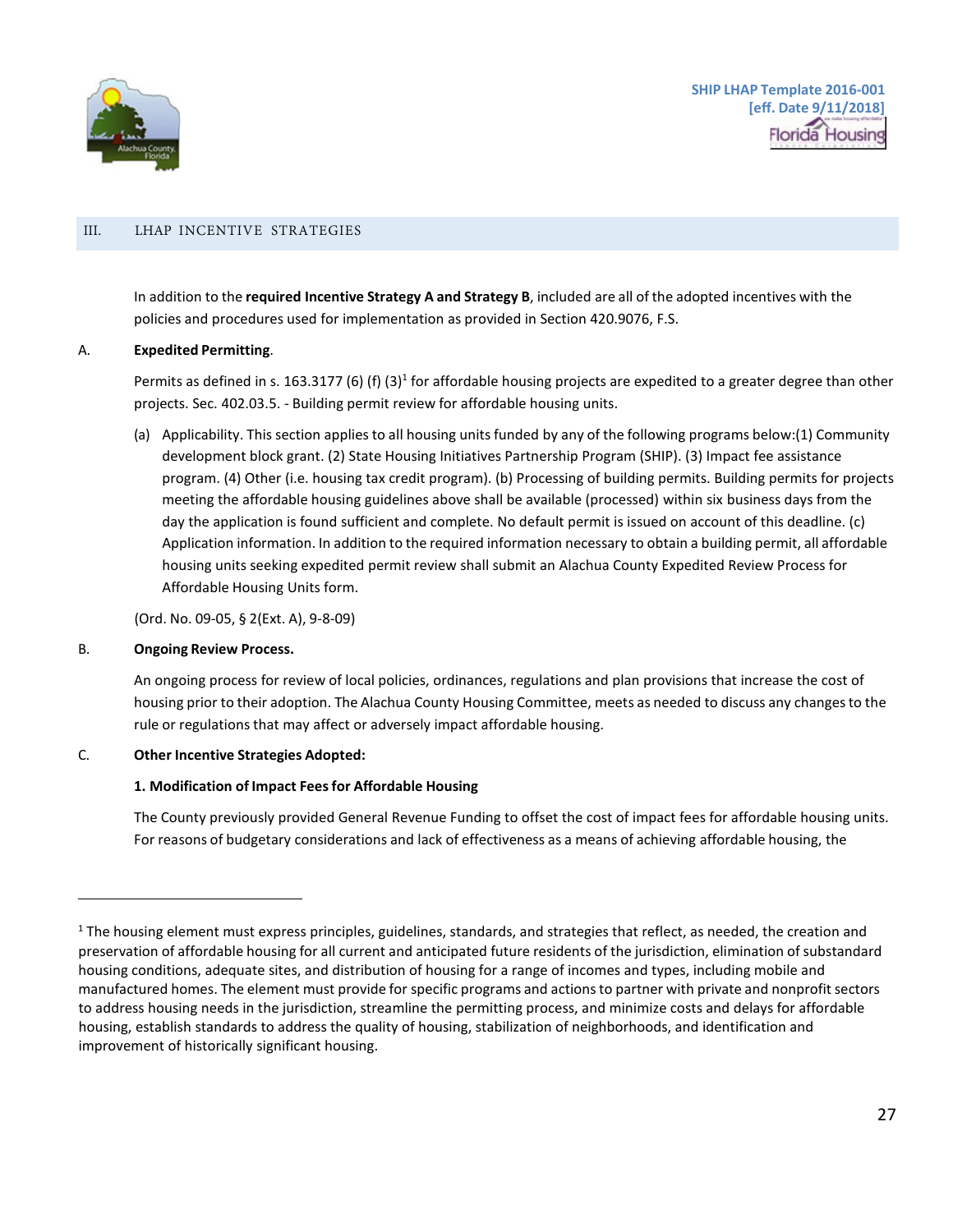

County recently decided not to pursue this strategy.

## **2. The reservation of infrastructure capacity for housing for very-low-income persons, low-income persons, and moderate-income persons.**

The Unified Land Development Code, Sec. 407.121(b), provides that a preliminary certificate of level of service compliance (CLSC) may be issued for affordable housing developments for time periods established by the phasing schedule of the project's approved preliminary development plan. Reservation of public-school capacity associated with this provision can be made through a development agreement between the developer, county, and the school board in accordance with the Interlocal Agreement for Public School Facility Planning.

#### **3. Allowance for Accessory Dwelling Units in Residential units in residentialzoning Districts**

The Unified Land Development Code, Sec. 404.24, provides that in the A, RE, RE-1, R-1aa, R-1a, R-1b, and R-1c districts, located within the rural/agriculture, estate residential, low density, or medium density residential land use designations, a single accessory dwelling unit is allowed as an accessory use to a principal structure, without being included in gross residential density calculations. All accessory dwelling units must comply with standards such as owner-occupancy, size, access, etc., as identified in Sec. 404.24.

**4. Reduction in parking and setback requirements for affordable housing.** The Unified Land Development Code, Sec. 407.17, allows a reduction in the number of required parking spaces for a mixed-use project or for uses which are located adjacent to one another and have different peak parking demands and operating hours. Sec. 407.18 provides for reductions in the required number of off-street parking spaces through documentation of reduced parking demand. Reduction in setback requirements for zero lot line housing is noted below under "allowance of flexible lot configurations, including zero lot line configurations, for affordable housing".

**5. The allowance of flexible lot configurations, including zero lot line configurations, for affordable housing.** The Unified Land Development Code, Chapter 403. Article III, implements density-based zoning districts that allow for flexible lot sizes and better utilization of densities allowed within land uses. Chapter 404. Article II includes provisions to allow mixed unit types by right (single family detached units and single family attached units) in residential zoning districts, allowing for more density and a greater range of unit prices. This in turn creates opportunities to include affordable housing units in market rate developments. Sec. 403.07 and Sec. 407.67 allow for zero lot line units in single family districts and in Traditional Neighborhood Developments and Transit Oriented Developments. Minimum side setbacks do not apply to zero lot line developments provided the building spacing requirements of the Florida Building Code are met. Future Land Use Element Objective 1.8 in the Comprehensive Plan and ULDC Chapter 407. Article XVI provides for Cottage Neighborhoods intended in part to promote diverse and high-quality infill development within the Urban Cluster and a variety of housing types and sizes in the community that meet the needs of households with a diversity of incomes. Cottage neighborhoods may be on lots as small as one acre, with a minimum of four homes and a maximum of 15 homes allowed around any common green, and may be incorporated within larger residential subdivisions. These neighborhoods provide for more efficient use of land through density bonuses of two times the maximum units per acre of the zoning district designation. Homes in Cottage Neighborhoods may be located on individually platted lots or on a common ownership lot, and may be within single unit, duplex, or triplex buildings.